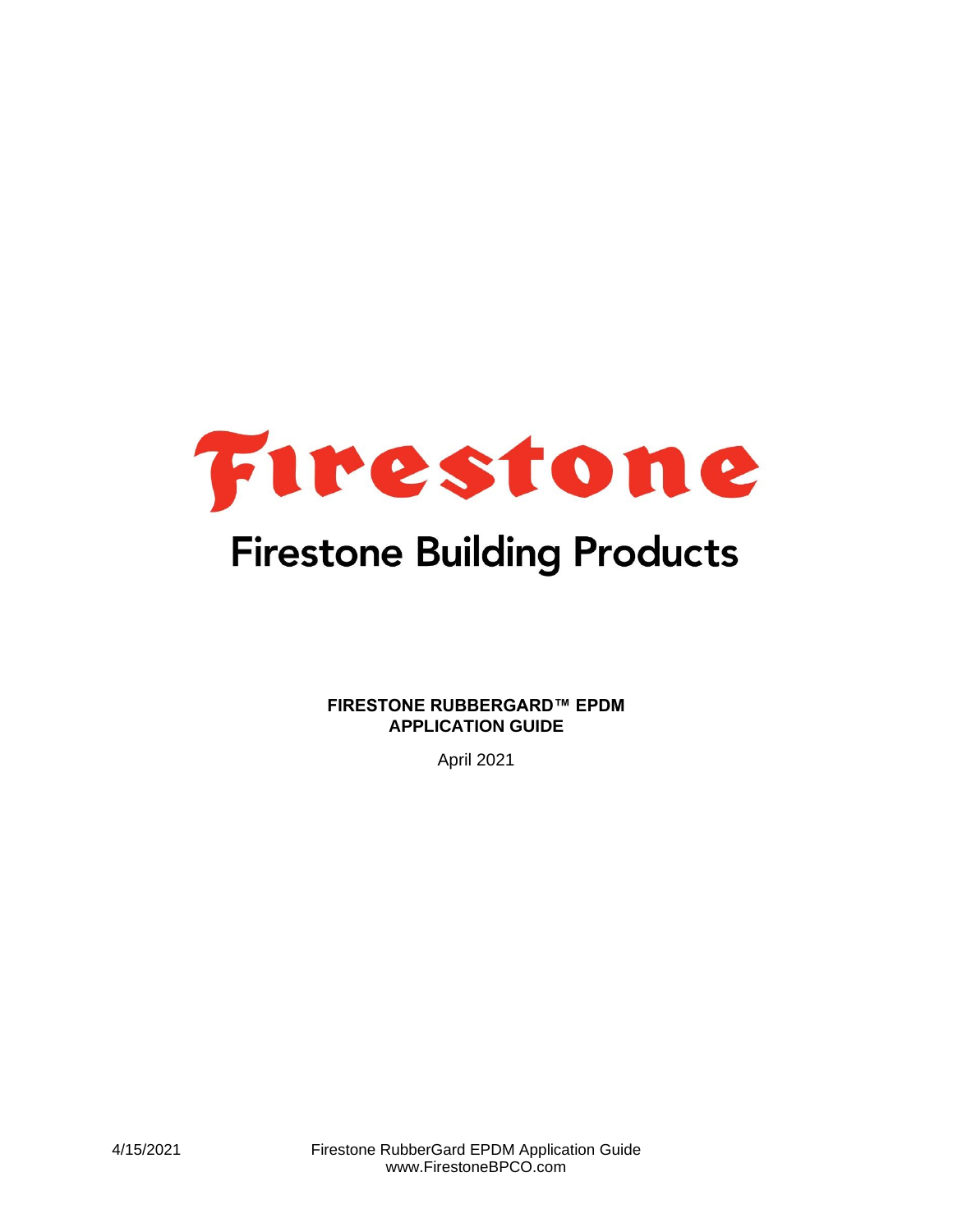| I.          |                                                                    |  |
|-------------|--------------------------------------------------------------------|--|
| Ш.          |                                                                    |  |
| А.          |                                                                    |  |
| В.          |                                                                    |  |
| $C_{\cdot}$ |                                                                    |  |
| III.        |                                                                    |  |
| А.          |                                                                    |  |
| В.          |                                                                    |  |
| C.          |                                                                    |  |
| D.          |                                                                    |  |
| IV.         |                                                                    |  |
| А.          |                                                                    |  |
| В.          |                                                                    |  |
| C.          |                                                                    |  |
| D.          |                                                                    |  |
| Е.          |                                                                    |  |
| F.          |                                                                    |  |
| G.          |                                                                    |  |
| Н.          |                                                                    |  |
| I.          |                                                                    |  |
| J.          |                                                                    |  |
| V.          |                                                                    |  |
| Α.          |                                                                    |  |
| В.          |                                                                    |  |
| VI.         |                                                                    |  |
| Α.          |                                                                    |  |
| В.          |                                                                    |  |
| C.          |                                                                    |  |
| D.          |                                                                    |  |
| VII.        |                                                                    |  |
| Α.          |                                                                    |  |
| В.          |                                                                    |  |
| C.          |                                                                    |  |
| D.          | Fully Adhered System (EPDM Solvent-Free Bonding Adhesive [SFBA])13 |  |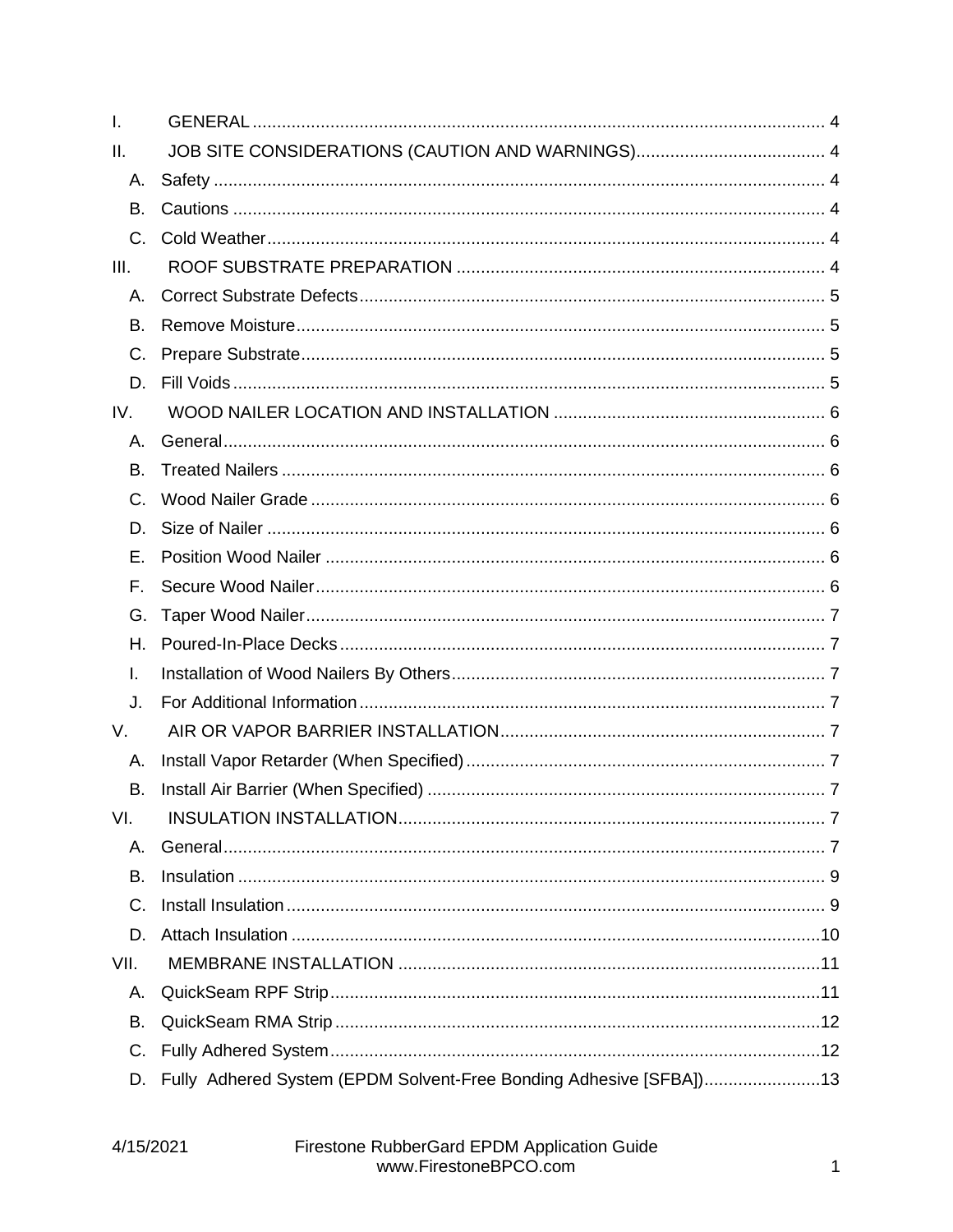| Е.      | Mechanically Attached Systems (B.I.T.S. With RubberGard and RubberGard Max using |  |
|---------|----------------------------------------------------------------------------------|--|
| F.      | Mechanically Attached Systems (RubberGard MAX Using V-Plates)16                  |  |
| G.      |                                                                                  |  |
| Η.      |                                                                                  |  |
| VIII.   | MEMBRANE ATTACHMENT AT PERIMETERS FOR MAS SYSTEMS 18                             |  |
| Α.      |                                                                                  |  |
| В.      |                                                                                  |  |
| C.      |                                                                                  |  |
| IX.     |                                                                                  |  |
| Α.      |                                                                                  |  |
| В.      |                                                                                  |  |
| Χ.      |                                                                                  |  |
| А.      |                                                                                  |  |
| В.      |                                                                                  |  |
| XI.     | QUICKSEAM BATTEN COVER INSTALLATION FOR MAS SYSTEMS 24                           |  |
| А.      |                                                                                  |  |
| В.      |                                                                                  |  |
| C.      |                                                                                  |  |
| D.      |                                                                                  |  |
| Е.      |                                                                                  |  |
| F.      |                                                                                  |  |
| G.      |                                                                                  |  |
| XII.    | ADDITIONAL MEMBRANE SECUREMENT AND BASE TIE-IN FLASHING 25                       |  |
| Α.      | Installation of QuickSeam Reinforced Perimeter Fastening Strip (QSRPF)25         |  |
| В.      |                                                                                  |  |
| XIII.   |                                                                                  |  |
| Α.      |                                                                                  |  |
| В.      |                                                                                  |  |
| $C_{1}$ |                                                                                  |  |
| D.      |                                                                                  |  |
| Е.      |                                                                                  |  |
| F.      |                                                                                  |  |
| G.      |                                                                                  |  |
| Н.      |                                                                                  |  |
|         |                                                                                  |  |

#### 4/15/2021 Firestone RubberGard EPDM Application Guide www.FirestoneBPCO.com 2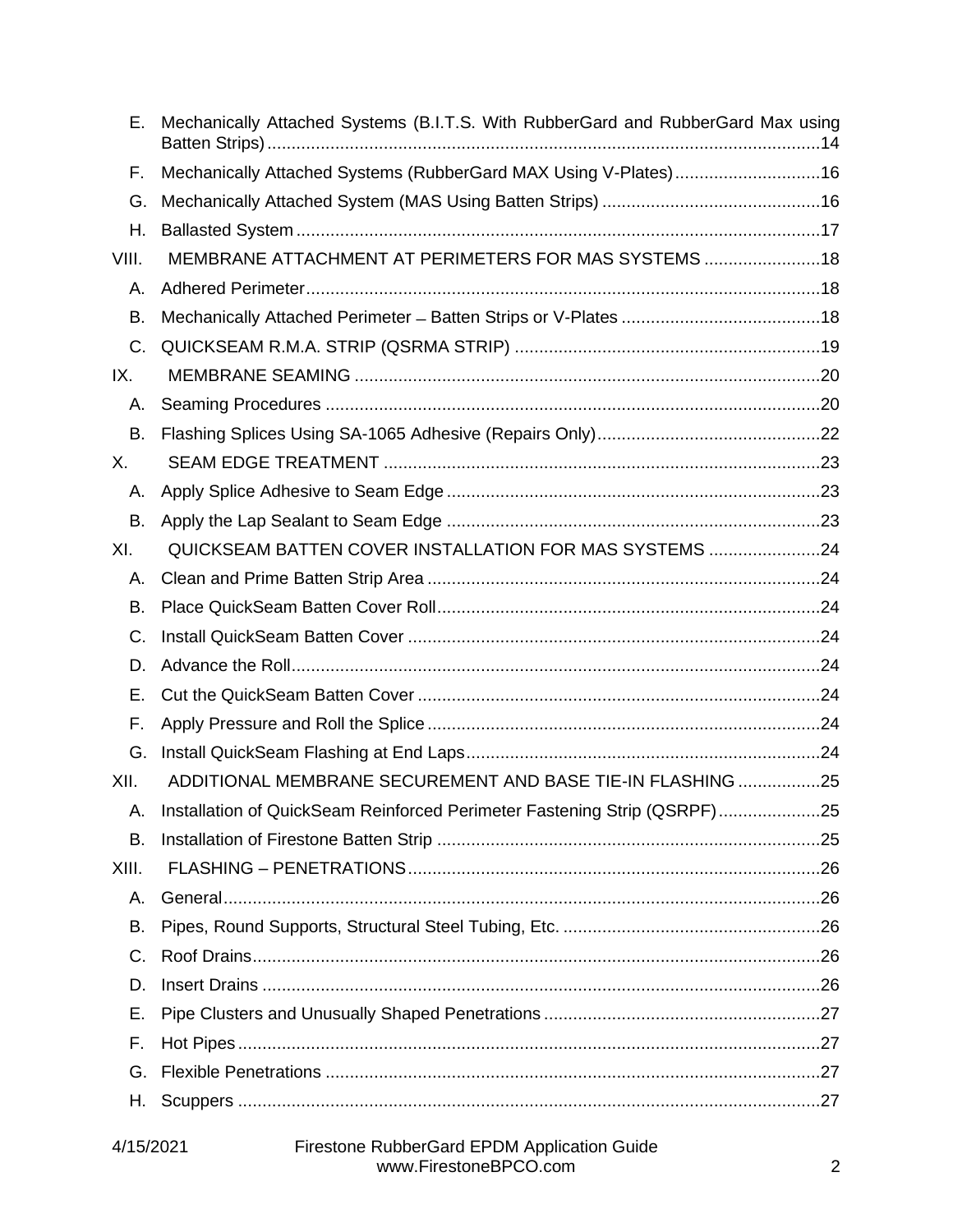| I.     |                                                                                     |
|--------|-------------------------------------------------------------------------------------|
| J.     |                                                                                     |
| XIV.   |                                                                                     |
| Α.     |                                                                                     |
| В.     |                                                                                     |
| C.     |                                                                                     |
| D.     |                                                                                     |
| XV.    |                                                                                     |
| Α.     |                                                                                     |
| В.     | Repair Cuts/Punctures in The Membrane or Wrinkles Within 18" (458 Mm) Of A Seam .30 |
| C.     |                                                                                     |
| D.     |                                                                                     |
| Ε.     |                                                                                     |
| XVI.   |                                                                                     |
| XVII.  |                                                                                     |
| А.     |                                                                                     |
| В.     |                                                                                     |
| C.     | Apply AcryliTop PC-100 Base Coat (Only Required When Using A Roller Application)34  |
| D.     |                                                                                     |
| XVIII. |                                                                                     |
| Α.     |                                                                                     |
| В.     |                                                                                     |
| C.     |                                                                                     |
| XIX.   |                                                                                     |
| XX.    |                                                                                     |
| Α.     |                                                                                     |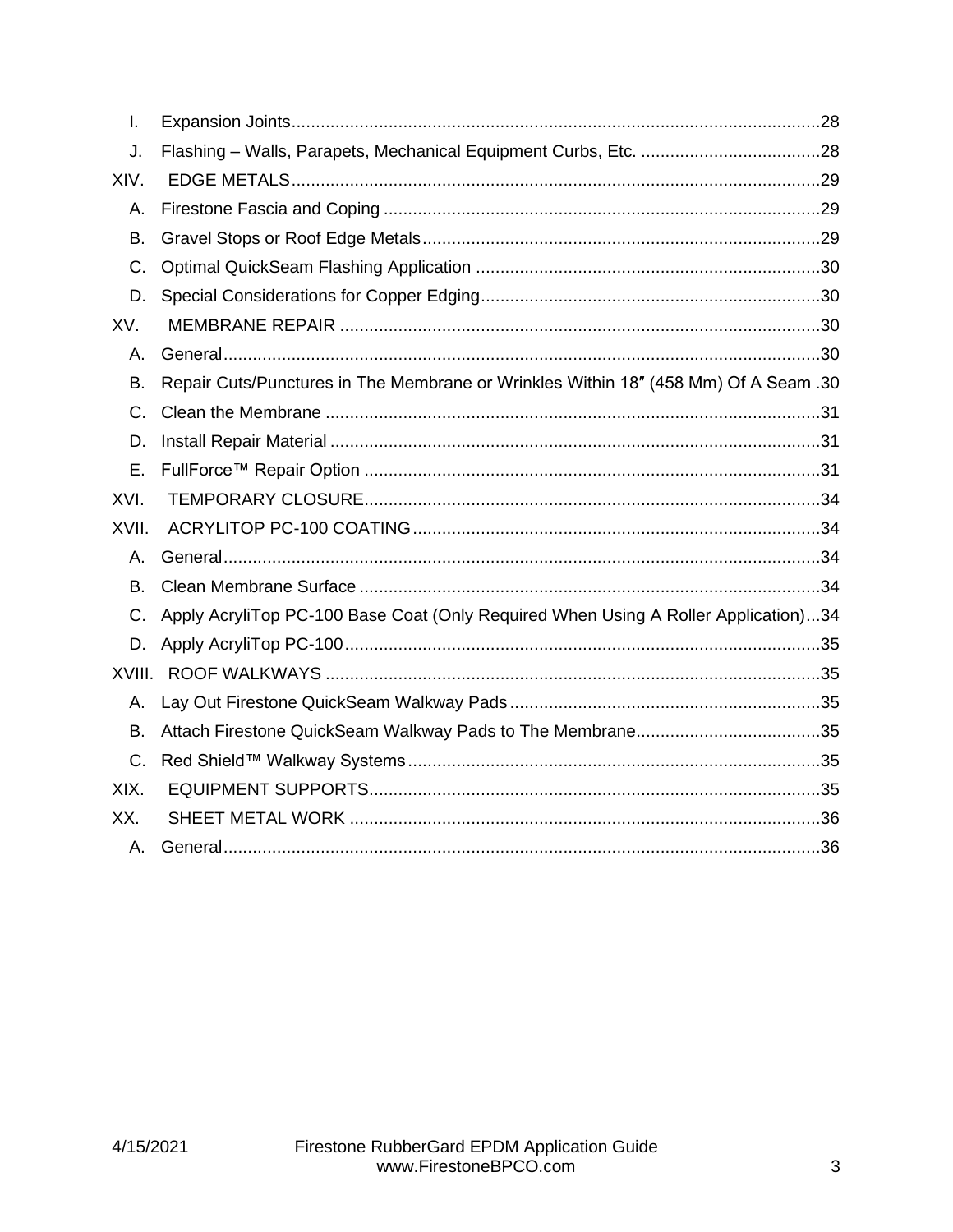# <span id="page-4-0"></span>**I. GENERAL**

This Guide includes instructions for the installation of Firestone's RubberGard EPDM Roofing Systems. References to the Design Guide, Technical Information Sheets (TIS), Detail Drawings and other sections of the Firestone Technical Database are necessary to ensure the completed roofing system is installed in accordance with Firestone requirements when projects require a Firestone Red Shield™ Warranty.

**NOTE:** If a proposed application falls outside of this specification, contact firestone technical services for assistance.

# <span id="page-4-2"></span><span id="page-4-1"></span>**II. JOB SITE CONSIDERATIONS (CAUTION AND WARNINGS)**

# **A. Safety**

- 1. Comply with all applicable regulatory safety regulations.
- 2. Keep all adhesives, sealants, and cleaning materials away from ALL ignition sources (e.g., flames, fire, sparks, etc.). Do not smoke while using these materials.
- 3. Consult container labels, Safety Data Sheets (SDS) and TIS for specific safety instructions for all products used on the project.
- 4. Care must be used when installing fasteners to avoid conduits and other piping beneath or in contact with the structural deck.
- 5. Fumes from adhesive solvents may be drawn into the building during installation through rooftop intakes. Take suitable precautions when using such products on an occupied building.
- 6. Do not use heat guns or open flames to accelerate drying of adhesives and primers.

# <span id="page-4-3"></span>**B. Cautions**

- 1. Store Firestone RubberGard EPDM membranes in the original undisturbed plastic wrap in a manner to protect it from becoming damaged. Insulation must be properly stored and protected from ignition sources, moisture, and damage. Consult container labels, SDS and TIS for specific safety, use, and storage instructions for all products used on the project.
- 2. Do not use oil-based or bituminous-based roof cement with Firestone RubberGard EPDM membranes, flashings, or accessories.

# <span id="page-4-4"></span>**C. Cold Weather**

1. See the current Firestone Building Products Cold Weather Application Guidelines posted on the Firestone website.

# <span id="page-4-5"></span>**III. ROOF SUBSTRATE PREPARATION**

It is the roofing applicator's responsibility to ensure that the substrate has been deemed suitable to receive the Firestone roofing system. The applicator should not proceed with the installation unless the responsible project engineer, architect, General Contractor, or other agent of the building owner has verified that the substrate is structurally sound and meets Firestone's requirements. Consult the Firestone EPDM Design Guide for additional information.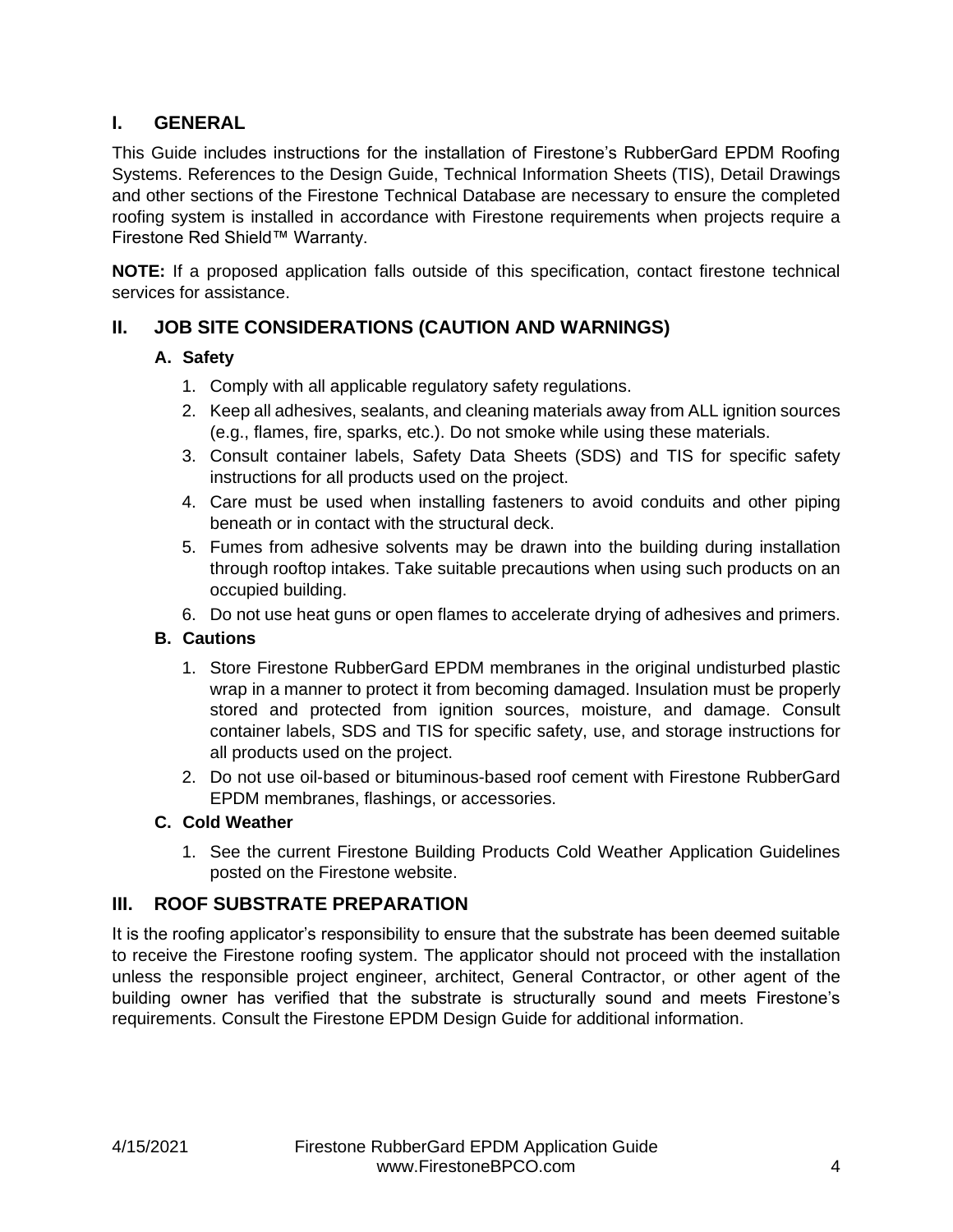# <span id="page-5-0"></span>**A. Correct Substrate Defects**

- 1. Defects that should be corrected before work can commence should be brought to the attention of the building owner in writing and addressed by the owner or their agent(s).
- 2. For re-roofing applications, remove existing roof system components as specified by the project designer. If components are discovered during installation that could be detrimental to the performance of the new roofing system, they should be brought to the attention of the project designer for corrective action.
- 3. If soundness and integrity of the existing roof system cannot be verified, good roofing practice requires a complete tear-off to the structural deck. However, recovering an existing roofing system is an alternative to removing existing roof components. Nondestructive testing, in conjunction with core cuts, must be completed to determine the condition of the existing roof system and decking.
- 4. The building owner or project designer is responsible for assuring that all wet insulation and/or wet substrate materials are removed in a re-roofing application. The best diagnostic technique is taking and evaluating a series of roof cuts. There are three other techniques that are currently available to make this determination by indirect means. These include:
	- a) nuclear moisture detection
	- b) infrared thermograph
	- c) electric capacitance

These techniques provide measurement of factors that can be associated with the presence of moisture, which can then be verified with the use of roof core cuts to confirm the results of the non-destructive testing.

5. In the absence of a design professional, the roofing applicator should coordinate with the building owner to assure conditions are satisfactory to commence with the project as designed.

# <span id="page-5-1"></span>**B. Remove Moisture**

Ponding water, snow, frost and/or ice, present in more than trace amounts, must be removed from the work surface(s) prior to installing the RubberGard EPDM Roofing System.

# <span id="page-5-2"></span>**C. Prepare Substrate**

Acceptable substrates to receive the RubberGard EPDM Roofing System must be properly prepared prior to roof system installation. Surfaces must be even, clean, dry, smooth, free of sharp edges, fins, loose or foreign materials, oil, grease, and other materials that may damage the new roofing system. Rough surfaces that could cause damage to the membrane must be overlaid with an acceptable insulation.

# <span id="page-5-3"></span>**D. Fill Voids**

All surface voids of the immediate membrane substrate greater than  $\frac{1}{4}$ " (6 mm) wide must be filled with insulation.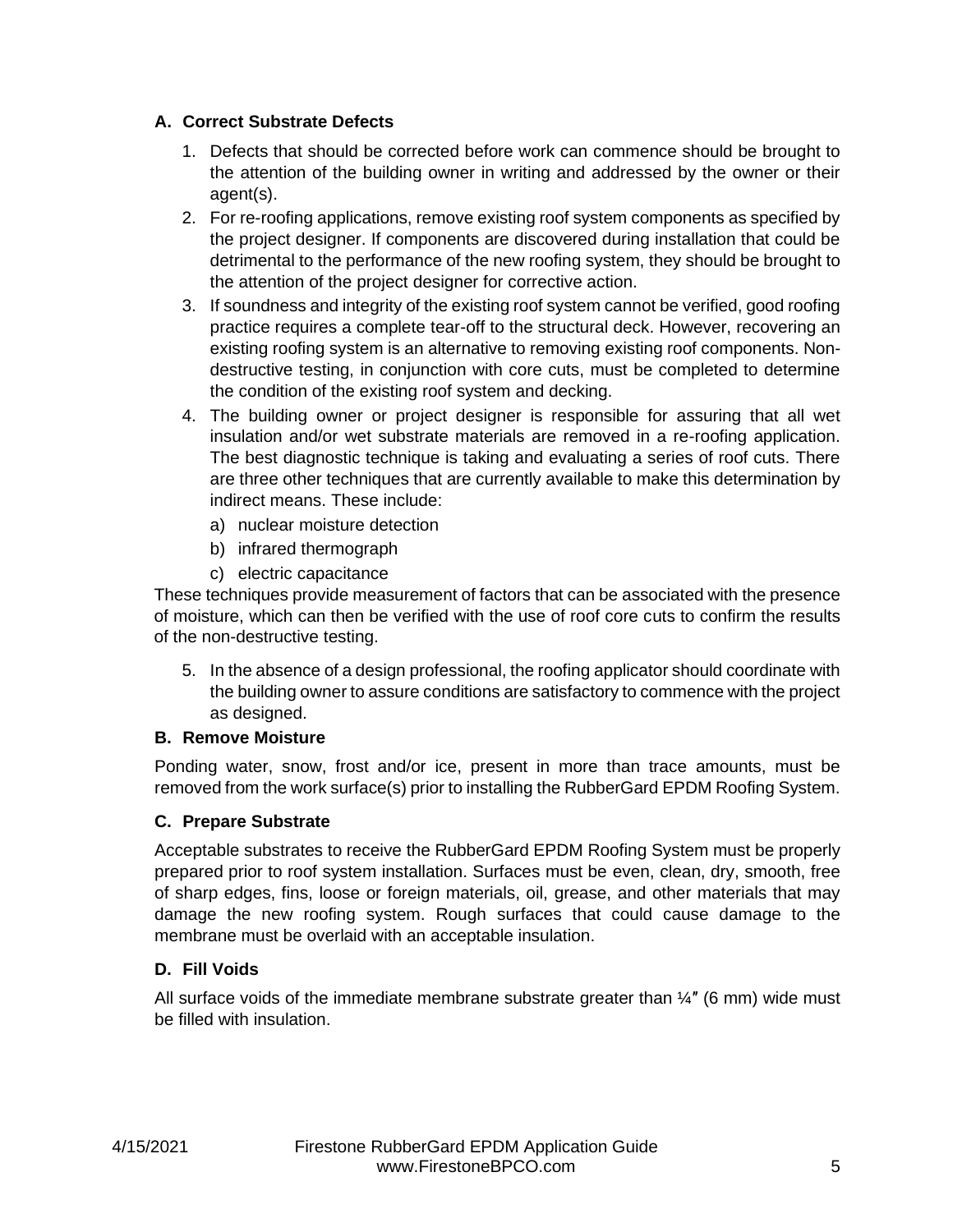# <span id="page-6-1"></span><span id="page-6-0"></span>**IV. WOOD NAILER LOCATION AND INSTALLATION**

# **A. General**

Wood nailers must be installed as specified by the project designer or as noted in Firestone details and the EPDM Design Guide.

# <span id="page-6-2"></span>**B. Treated Nailers**

Firestone Building Products no longer requires the use of treated wood nailers. This is due to EPA requirements that have caused treated lumber to have more corrosive properties than the previous generation of wood treatments. If architectural specifications require the use of treated wood nailers, the following Firestone requirements apply:

- 1. Refer to the Firestone Design Guide for the appropriate Firestone fastener to be used for securing membrane into wood nailers.
- 2. Nails penetrating treated wood nailers must be hot-dipped galvanized, meeting ASTM A153, Class D or as currently recommended by industry associations.
- 3. Aluminum fasteners, flashings and accessory products must not make direct contact with treated wood nailers.
- 4. Uncoated metal and painted metal flashing and accessories, except for 300-series stainless steel, shall not make direct contact with treated wood nailers.
- 5. When in doubt of the type of treatment of the wood nailer or its compatibility with a metal component, use EPDM membrane as a separator.
- 6. Because of EPA regulations regarding treated wood, treatments for lumber may be highly corrosive to fasteners. Contact the fastener manufacturer for their recommendations on fasteners if attaching nailers that have been treated with corrosive materials.

# <span id="page-6-3"></span>**C. Wood Nailer Grade**

When wood nailers are used, Firestone specifications require the use of wood that is kilndried (Southern Pine, Douglas Fir) structural grade #2 or better, unless otherwise noted. While being stored on the roof, properly elevate, and cover non-treated wood to protect from the weather and keep dry. Nailers must be properly anchored to provide secure attachment through the warranty term. Nailers are not covered by the Firestone warranty.

# <span id="page-6-4"></span>**D. Size of Nailer**

Nailers shall be a minimum thickness of  $2''$  x 4" nominal (1- $\frac{1}{2}$ " (38 mm) x 3- $\frac{1}{2}$ " (89 mm)) and exceed the width of any metal flange attached to it by a minimum of  $\frac{1}{2}$ " (13 mm).

# <span id="page-6-5"></span>**E. Position Wood Nailer**

Total wood nailer height shall match the total thickness of insulation being used and should be installed with a <sup>1/8</sup><sup>"</sup> (3 mm) gap between each length and each change of direction. When more than one nailer thickness is used end joints should be staggered a minimum of 12" (305 mm) from the prior layer in straight runs.

# <span id="page-6-6"></span>**F. Secure Wood Nailer**

Wood nailers shall be firmly fastened to the deck or building. Mechanically fasten wood nailers to resist a minimum force of 200 lb/f (890 N) minimum in any direction.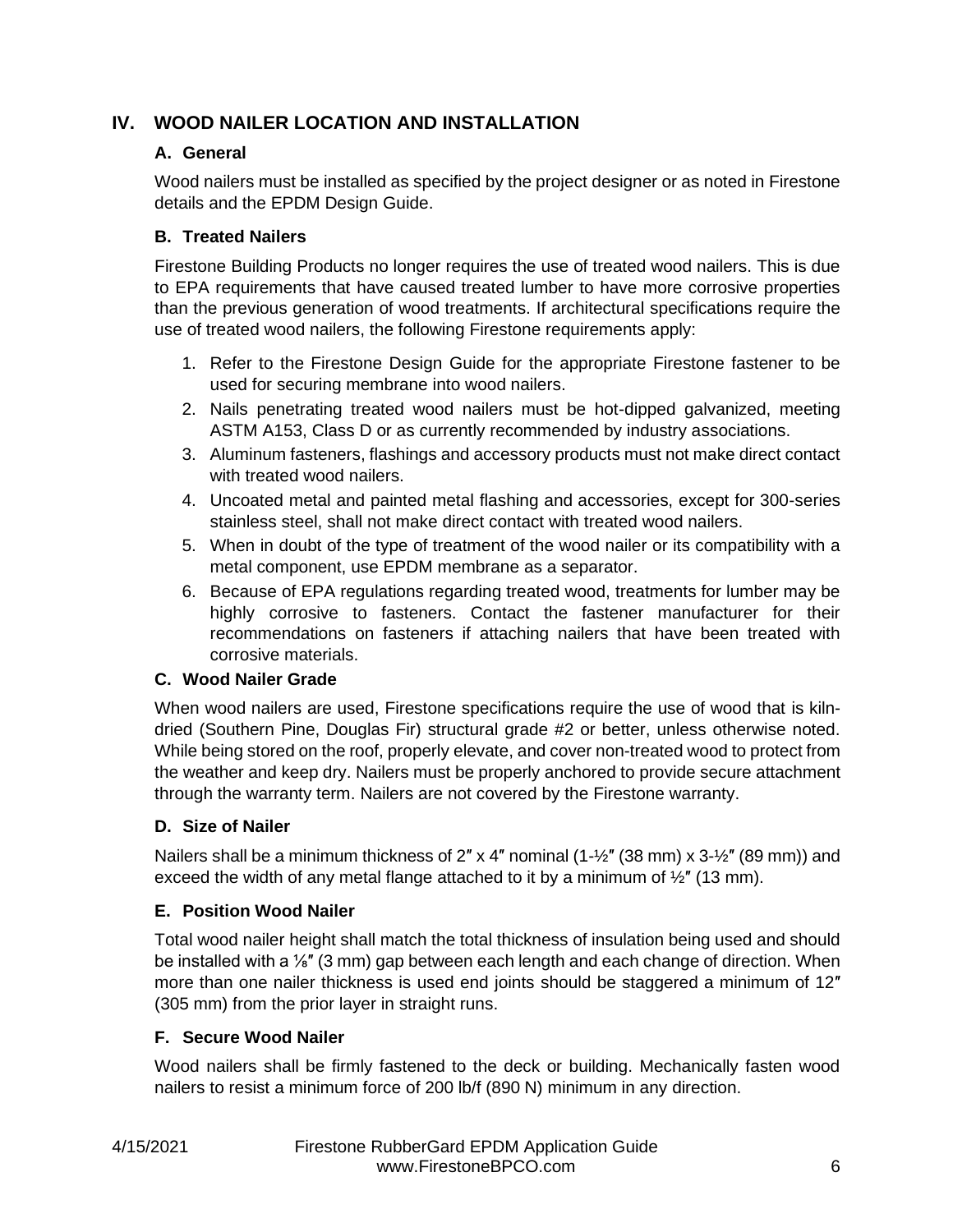## <span id="page-7-0"></span>**G. Taper Wood Nailer**

The wood nailer must be tapered (if applicable) so that it will always be flush at the point of contact with the insulation (refer to Firestone Details).

#### <span id="page-7-1"></span>**H. Poured-In-Place Decks**

For new construction over poured-in-place decks or fill, and all recover projects, a waterproof separator membrane shall be placed between the non-treated lumber and the deck.

#### <span id="page-7-2"></span>**I. Installation of Wood Nailers By Others**

Make these specifications and details available when nailers are to be installed by others. Work that compromises the integrity of the roof system may jeopardize the roof warranty.

#### <span id="page-7-3"></span>**J. For Additional Information**

Please consult the NRCA Special Report, "Use of Treated Wood in Roof Assemblies."

#### <span id="page-7-5"></span><span id="page-7-4"></span>**V. AIR OR VAPOR BARRIER INSTALLATION**

#### **A. Install Vapor Retarder (When Specified)**

Install a vapor retarder as specified by the project designer or as required by Firestone.

#### <span id="page-7-6"></span>**B. Install Air Barrier (When Specified)**

Install an air barrier as specified by the project designer or as required by Firestone.

## <span id="page-7-8"></span><span id="page-7-7"></span>**VI. INSULATION INSTALLATION**

#### **A. General**

Where a Base Sheet is required prior to insulation installation, use the following guidelines, and refer to the design section of Firestone specifications for suitable substrates and technical information sheets for product information.

- 1. General
	- a) Starting at the low point of the roof, align the base sheet, unroll, and allow the sheet to relax prior to attaching. After allowing to relax, adhere or attach to the substrate with appropriate materials as indicated below.
	- b) Roofing base ply shall not make direct contact with roofing single ply, even at roof edges, laps, tapered edge strips, and cants. Cut out fish-mouths/side laps, which are not completely sealed, and patch. Fully adhered base sheets which are not fully and continuously bonded shall be replaced.
- 2. Hot Asphalt Attachment of Base Sheet
	- a) The Firestone base sheet may be attached using a solid mopping of Firestone SEBS mopping asphalt or ASTM D 312 Type III or IV hot steep asphalt. Priming of substrate may be required with ASTM D 41 and is determined by specification.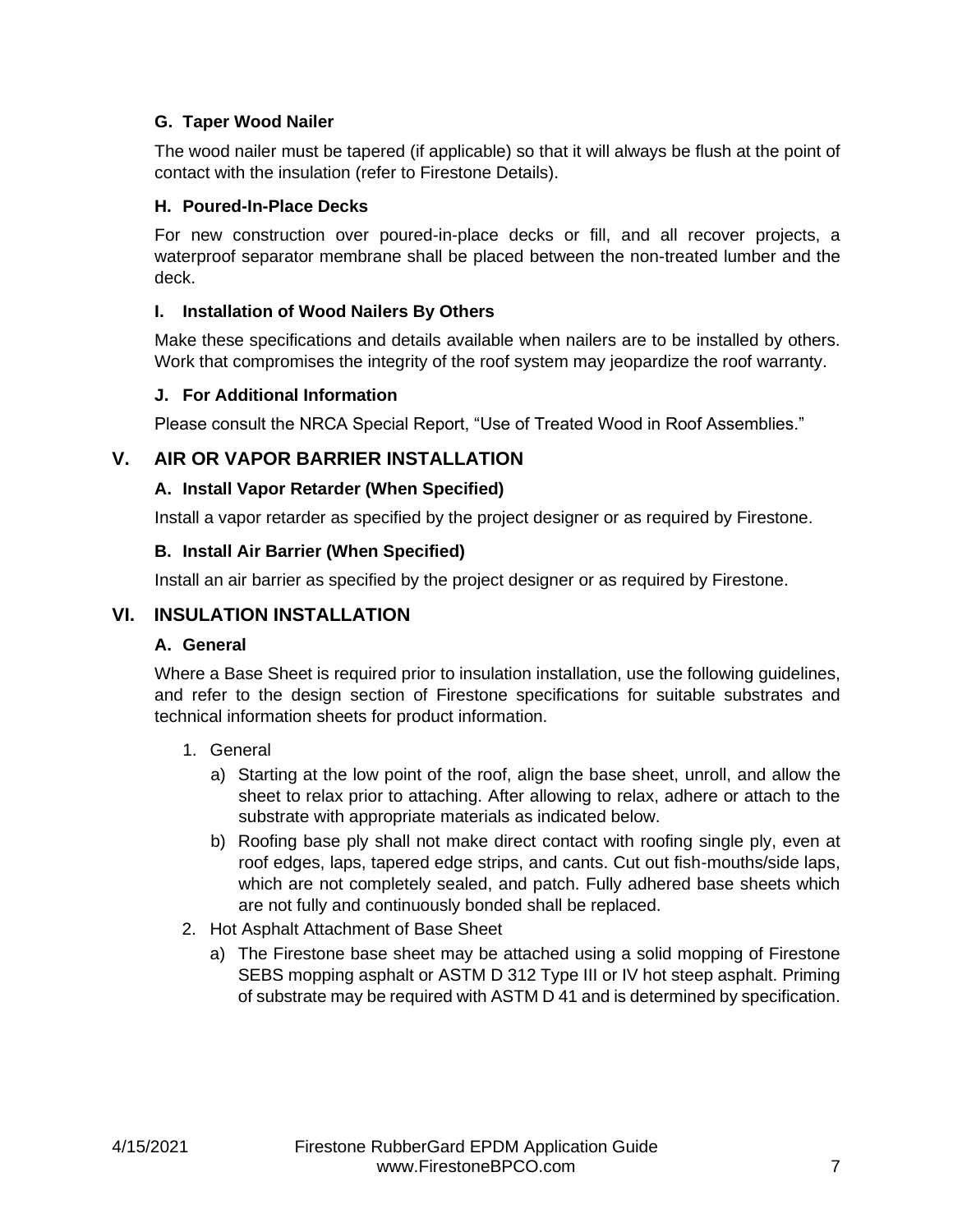- b) The substrate shall be suitable to receive asphalt attachment (structural concrete, base sheet, coverboard, etc.). Refer to the Firestone EPDM Design section of this manual for suitable substrates and the Technical Information Sheets for additional information on specific Firestone base sheets.
- c) The asphalt shall be at the manufacturer's stated EVT at point of installation.
- d) Align subsequent rolls, shingling the laps with or along the flow of water, maintaining a minimum 2″ (51 mm) side lap and minimum 6″ (152 mm) end lap and repeat the application.
- e) Firestone recommends that a half sheet be used as the first roll to ensure that the base sheet laps and the cap sheet laps are not aligned. Half-length sheets may be required, depending on the roof slope.
- f) Refer to the Design section for slope limitations.
- g) Starting at the low point of the roof, align the Firestone base sheet and unroll into a solid mopping of hot asphalt.
- h) With a stiff push broom, immediately broom the Firestone base sheet to ensure full contact with the asphalt.
- 3. Mechanical Attachment
	- a) Starting at the low point of the roof, align the base sheet, unroll, and allow the sheet to relax prior to attaching. After allowing sheet to relax, begin attachment at one end and work towards the other end, keeping the roll tight and wrinkle free. Align subsequent rolls, shingling the laps, maintaining a minimum 3″ (76 mm) side lap and minimum 6″ (152 mm) end lap and repeat the application. Stagger all end laps.
	- b) Fasten Base Sheet Using Firestone Insulation Plates and Fasteners: Structural Concrete, Plywood or OSB
		- (1) Using Firestone Insulation Plates and Fasteners, base sheets may be attached directly to poured in place concrete, wood, or through a smooth surfaced built-up or modified bitumen roof system. Refer to the Design Guide Section of this manual for information on fasteners for a particular deck type.
		- (2) Firestone base and cap sheets used as base sheets shall be mechanically attached 12″ (305 mm) o.c. in the side and end laps and 18″ (457 mm) o.c. in two staggered rows in the field of the sheet. Each row shall be 13″ (330 mm) (approx.) in from the sides of the sheet. See Attachment Guide for diagrams.
		- (3) 36″ (914 mm) wide Firestone base sheets shall be mechanically attached 18″ (457 mm) o.c. in the side and end laps and 36″ (914 mm) o.c. in two staggered rows in the field of the sheet. Each row shall be 12″ (305 mm) (approx.) in from the sides of the base sheet. See Attachment Guide for diagrams.
- 4. Fasten Firestone base sheet using Firestone LWC fasteners: gypsum, tectum, and LWC decks.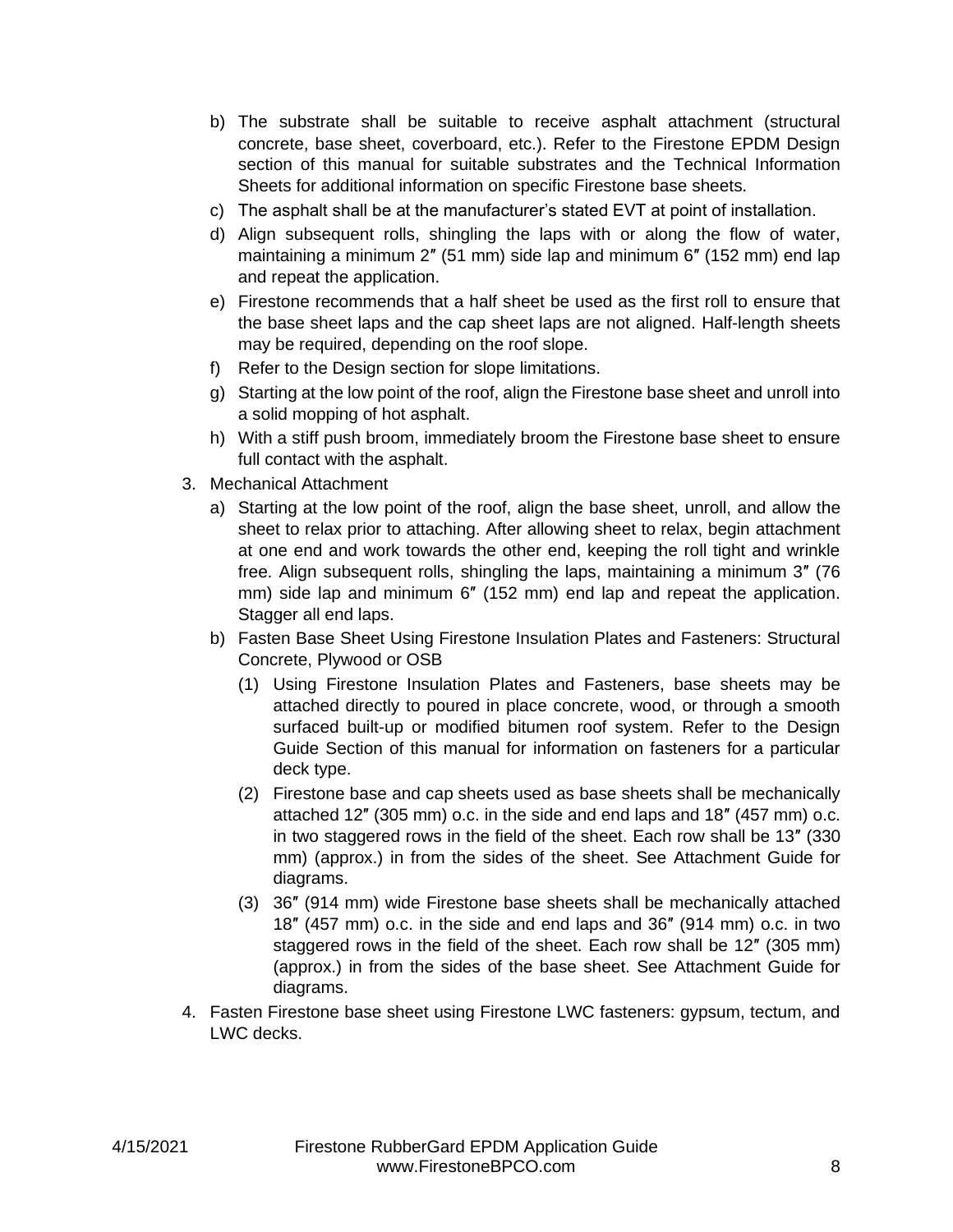- a) Use Firestone LWC Fasteners to anchor Base Sheets to gypsum, tectum, and LWC decks. The base sheet must be mechanically attached with Firestone LWC's at 9″ (229 mm) o.c. in the side and end laps and 18″ (457 mm) o.c. in two staggered rows in the field of the sheet. Each row shall be 12″ (305 mm) (approx.) in from the sides of the base sheet.
- 5. Fasten Firestone base sheets using cap nails: plywood, OSB and wood plank decks.
	- a) Use 1″ (25 mm) diameter cap nails with steel heads to attach base sheets to plywood, wood plank, and oriented strand board decks. The base sheet must be mechanically attached with cap nails at 9″ (229 mm) o.c. in the side and end laps and 18″ (457 mm) o.c. in two staggered rows in the field of the sheet. Each row shall be 12″ (305 mm) (approx.) in from the sides of the base sheet. Cap nails cannot be used to attach insulation, attach a base sheet through an existing insulated roof, attach a base sheet over a gravel surfaced built-up roof, or through a smooth surfaced un-insulated built-up roof over  $\frac{1}{2}$ " (13 mm) thick. The fasteners used to attach base sheet must be manufactured for the deck type and be Factory Mutual approved.
	- b) This attachment pattern applies to all 36″ (914 mm) and 39.4″ (1 m) (39.4″) wide Firestone compatible base sheets and cap sheets used as base sheets.
- 6. Base Sheet Laps
	- a) Hot steep asphalt applied Base sheets must be lapped a minimum of 2″ (51 mm) for side laps.
	- b) End laps must be minimum 6″ (152 mm).
	- c) In all cases, an offset of 12″ (305 mm) minimum must be maintained between the side and end laps of the base sheet and the cap sheet.
	- d) Seal all base sheet laps with hot asphalt or hot air welding.

# <span id="page-9-0"></span>**B. Insulation**

- 1. Do not install RubberGard Ballasted roofing systems directly over or onto a hard surface, such as HailGard™, ISOGARD HD™, DensDeck™, SECUROCK™, OSB or concrete. Use a suitable recovery board, etc.
- 2. Do not install RubberGard Ballasted roofing systems directly over insulation which has been mechanically attached.
- 3. Adhesive attachment is acceptable to secure insulation under for ballasted systems, if required.

# <span id="page-9-1"></span>**C. Install Insulation**

- 1. Install only as much insulation as can be covered with roofing membrane, completed, and watertight before the end of the day's work or before the onset of inclement weather.
- 2. Form continuous insulation joints over top flute of deck flange. Do not cantilever insulation edges over deck ribs. Minimum bearing surface: 1″ (25 mm). Continuous insulation joints shall be positioned on top flute of metal decks.
- 3. When installing multiple layers of insulation, all joints between layers should be staggered by 6″ (152 mm) minimum.
- 4. Fit Insulation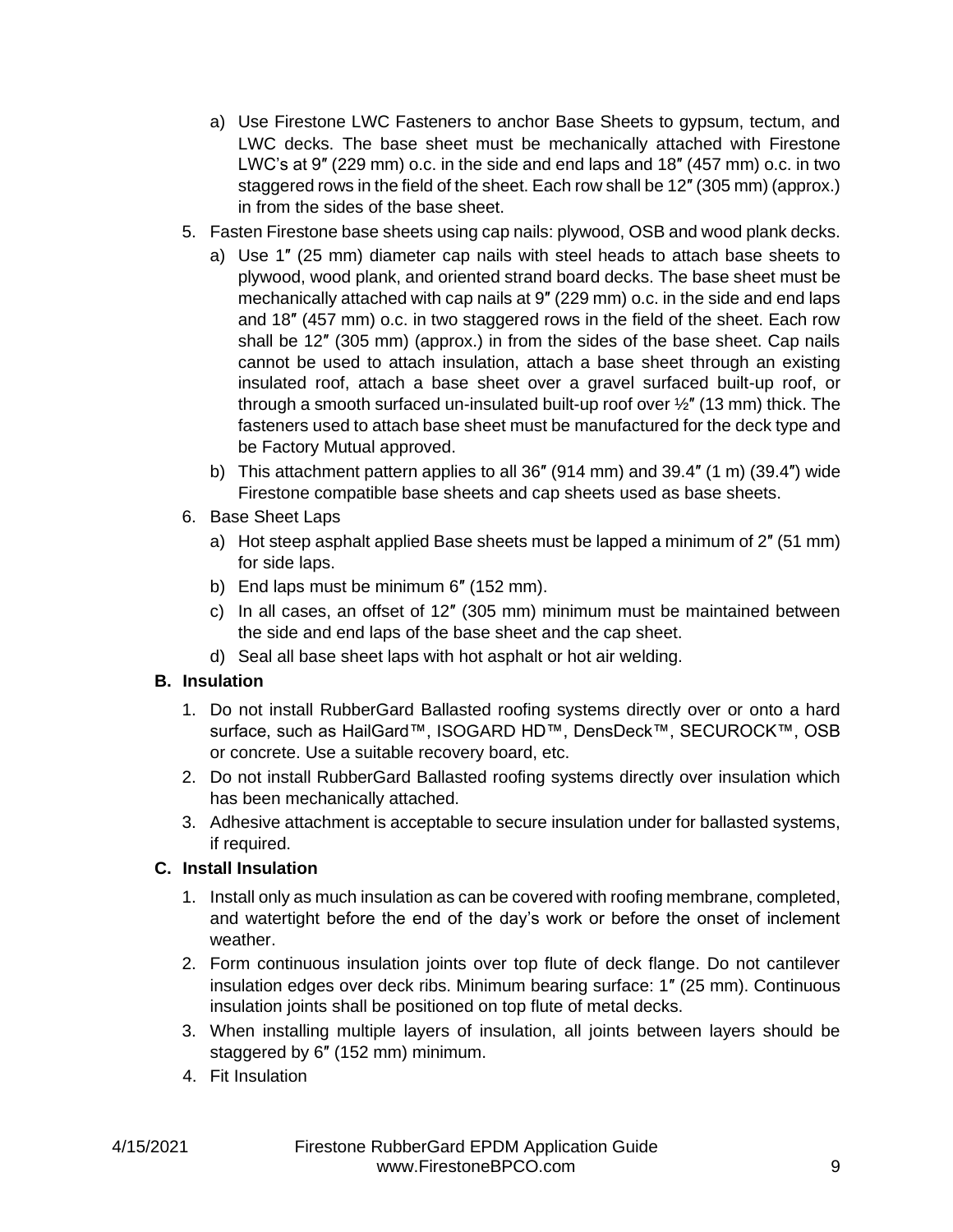- a) Neatly fit insulation to all penetrations, projections, and nailers. Insulation should be loosely fitted, with no gaps greater than  $\frac{1}{4}$  (6 mm). Fill any gaps with acceptable insulation.
- b) On metal decks, the edge of the board parallel with the roof deck flutes should be completely supported by the flute. The membrane should not be left unsupported over a space greater than  $\frac{1}{4}$ " (6 mm).
- c) Tapered insulation with suitable to receive adhered EPDM shall be installed around roof drains to provide proper slope for drainage as shown in Firestone Details.

# <span id="page-10-0"></span>**D. Attach Insulation**

- 1. Mechanical Attachment
	- a) Insulation shall be attached using Firestone Insulation Plates and Fasteners.
		- (1) Fasteners can be used to attach HailGard insulation without separate insulation plates.
	- b) If installing on a metal deck (where allowed by specification), the edge of the insulation board parallel with the roof deck should be completely supported and fasteners must penetrate the top rib of the deck the required depth.
	- c) When installing fasteners, care should be taken to avoid penetration of conduits and other piping below or encased in the deck.
	- d) For attachment, refer to the Technical Information Sheets that references the specific insulation used. Attachment patterns and fastening rates of roof insulation will vary depending on performance required.
	- e) For specific deck penetration requirements refer to the Technical Information Sheet for the specific fastener being used.
	- f) When installing a multi-layer insulation assembly, the fastening rate and pattern is determined by the type and thickness of the top layer of insulation. The top layer of insulation shall receive the specified fastener type and layout.
	- g) Ensure that the fasteners are fully seated, but not overdriven. A properly adjusted clutch or a depth sensing drill attachment should be used to prevent over-driving or under-driving fasteners.
	- h) Multiple layers may be installed using a common fastener.
	- i) If the top layer of insulation under ballasted systems is not to be mechanically fastened, secure it with insulation adhesive.
	- j) Please contact Firestone's Technical Services Department at (800) 428-4511 for information regarding additional fastening in perimeters and corners. Requirements vary.
- 2. Asphalt Attachment
	- a) The substrate may require priming prior to installing the insulation. Refer to the Design Guide for specific information.
	- b) The insulation should be no larger than  $4' \times 4'$  (1.2 m  $\times$  1.2 m) panels.
	- c) Insulation may be attached using a solid mopping of Firestone SEBS Asphalt (as required by warranty term) or ASTM D 312 Type III or Type IV asphalt. RESISTA™ and ISOGARD HD cannot be attached with hot asphalt.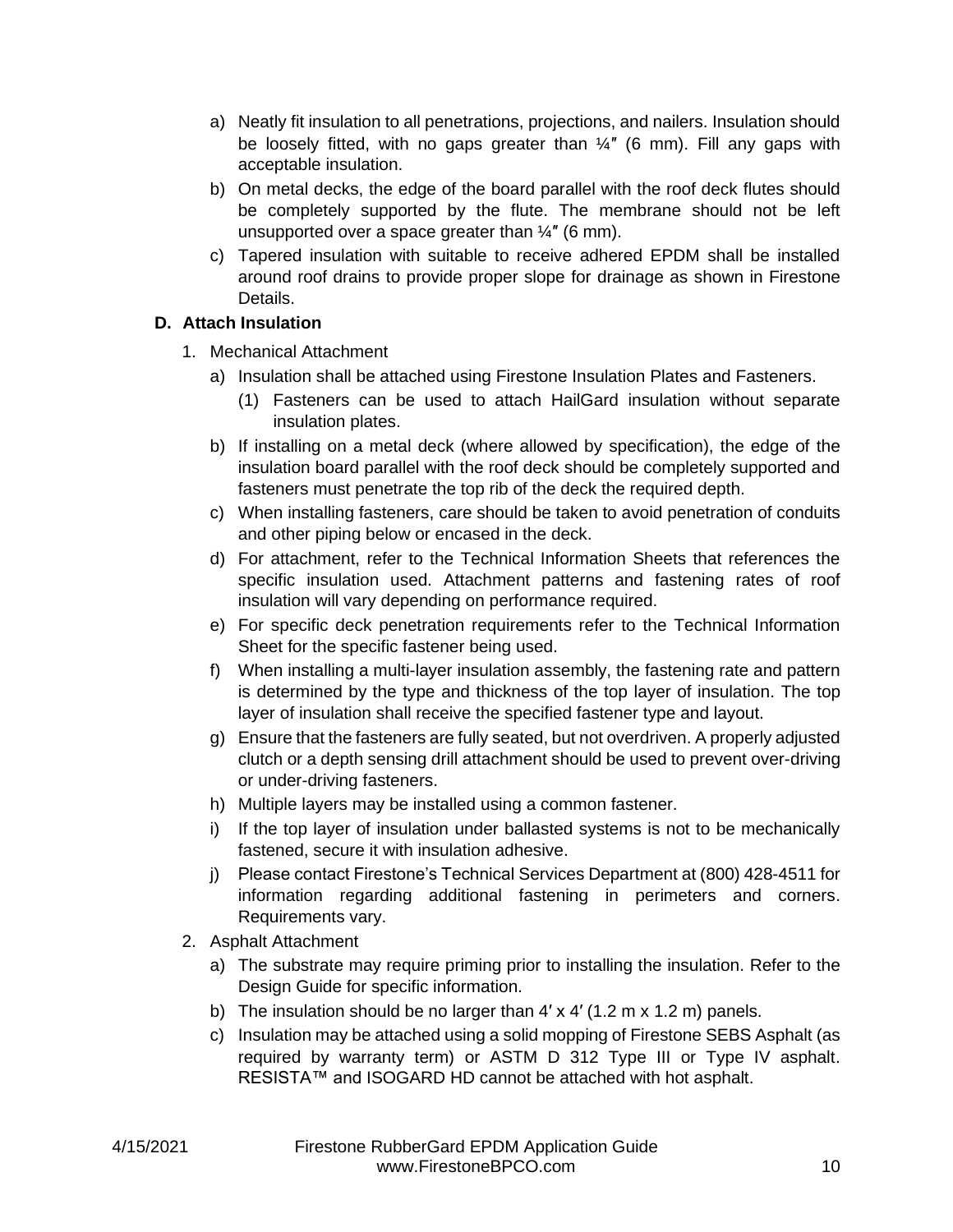- d) Top insulation board shall be installed without displacing asphalt to the top of the seam where it can contact the RubberGard membrane.
- e) The asphalt shall be at the manufacturer's stated EVT less  $\sim$  25 °F at the point of installation. Enough asphalt must be installed  $(25-30# / 100$  ft<sup>2</sup>  $(1.2 - 1.4$  kg/m<sup>2</sup>)) to ensure that complete adhesion is achieved.
- f) "Walk" insulation boards in to ensure complete adhesion to the substrate.
- g) Additional layers of insulation may be installed in the same fashion.
- 3. Adhesive Attachment
	- a) Insulation may be attached using I.S.O.Stick™, I.S.O. Twin Pack™, I.S.O. FIX™ II, I.S.O. SPRAY™ R, Twin Jet, or Hot Asphalt.
	- b) Apply the adhesive in strict accordance with the Firestone Specifications, Tech Data Sheets, etc. provided with the product and the Technical Information Sheets that are a part of the Firestone Website and Technical Manual.
	- c) It may be necessary to prime the substrate prior to installing the insulation adhesive.
	- d) Consult the specific TIS of the adhesive selected.
	- e) Edges of the insulation board parallel with the roof deck flutes must be completely supported. Continuous edges of insulation shall be fully supported on the top flutes of metal deck.
	- f) Adhered insulation should be no larger than  $4' \times 4'$  (1.2 m  $\times$  1.2 m).
	- g) "Walk" insulation boards in to ensure complete adhesion to the insulation and substrate. Unopened adhesive pails can be used to provide weight until adhesive cures.

# <span id="page-11-0"></span>**VII. MEMBRANE INSTALLATION**

This section contains information for Firestone RubberGard membranes systems. Read all the information to ensure that it is the correct system and application. For RubberGard Platinum™ systems refer to Platinum Application Guide.

# <span id="page-11-1"></span>**A. QuickSeam RPF Strip**

- 1. Membrane installations may require the use of a QuickSeam Reinforced Perimeter Fastening Strip (QSRPFS) resulting in coordination with the layout and installation of membrane system. This process should be addressed early in the roofing process.
- 2. The additional securement details for the membrane (base tie-in) will occur at all locations where the membrane goes through a slope change greater than 1″ (25 mm) in 12″ (305 mm) (i.e., roof edges, curbs, interior walls, etc.) and other areas as details indicate. See additional information [in Section XII.A.](#page-25-3)
- 3. RubberGard LSFR PT (Pre-Taped) and RubberGard Max PT Panels
	- a) Firestone RubberGard and RubberGard Max PT Panels method of installation requires that the rolls be staged correctly for unrolling for the laps to shed water correctly.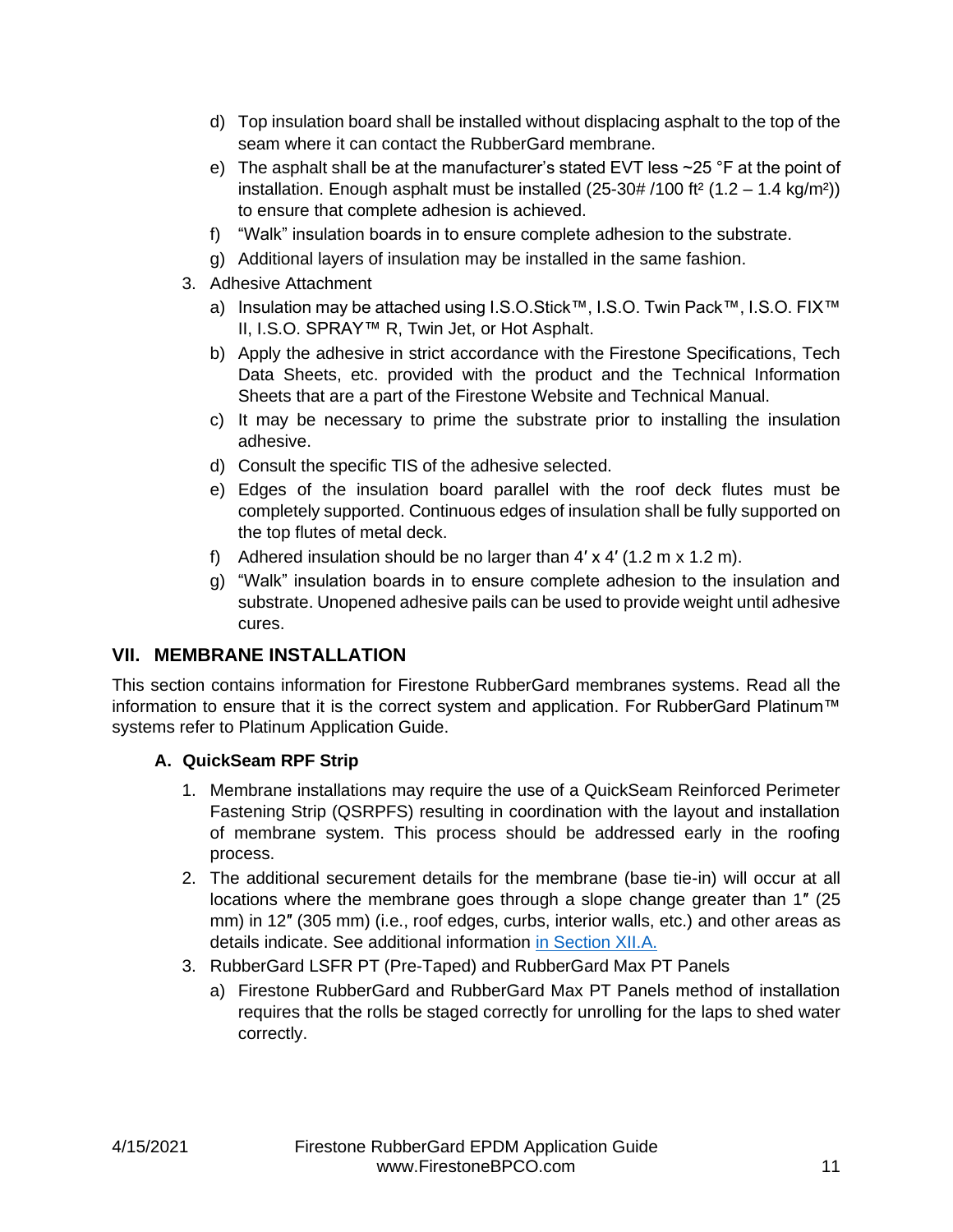#### <span id="page-12-0"></span>**B. QuickSeam RMA Strip**

- 1. Membrane installations may require the use of a QuickSeam Reinforced Mechanically Attached System (QSRMAS) resulting in coordination with the layout and installation of membrane system. This process should be addressed early in the roofing process.
- 2. The additional securement details for the membrane (base tie-in) will occur at all locations where the membrane goes through a slope change greater than 1″ (25 mm) in 12″ (305 mm) (i.e., roof edges, curbs, interior walls, etc.) And other areas as details indicate.
- 3. RubberGard LSFR PT (Pre-Taped) and RubberGard Max PT Panels
	- a) Firestone RubberGard and RubberGard Max PT Panels method of installation requires that the rolls be staged correctly for unrolling for the laps to shed water correctly.

### <span id="page-12-1"></span>**C. Fully Adhered System**

- 1. Membrane Placement
	- a) The RubberGard EPDM Adhered Systems shall be installed so that the seams shed or run parallel to the flow of water.
	- b) Place membrane panel, unroll without stretching, over the acceptable substrate leaving sufficient membrane for tie-ins, roof edges and seaming. Allow membrane to relax for a minimum of 30 minutes before adhering or splicing. During cold weather application, it is recommended that the smallest panels be used to minimize folds (larger panels have factory folds which may take longer to relax during cold weather).
	- c) Placement of additional rolls of membrane shall provide for sufficient overlaps for seaming of membranes. Refer to standard lap splice details.

#### 2. Fold the Membrane Back

After making sure the sheet is placed in its final position allowing for the minimum lap width per Firestone specifications, fold it back evenly onto itself without wrinkles to expose the mating surface of the sheet.

#### 3. Remove Dusting Agent and Dirt

Sweep the mating surfaces with a stiff broom to remove any dusting agent or dirt that may have accumulated.

- 4. Apply the Bonding Adhesive (SFBA Excluded)
	- a) Apply bonding adhesive with either a 9″ (229 mm) wide solvent-resistant paint roller, power roller or a commercial-grade adhesive sprayer. Adhesive must be applied in a uniform thickness to both surfaces at the same time. If adhesive is spray-applied, it must be back-rolled with a paint roller to assure proper contact and uniform coverage. Refer to Firestone Technical Information Sheets and container labels for specific application instructions and information on spray equipment.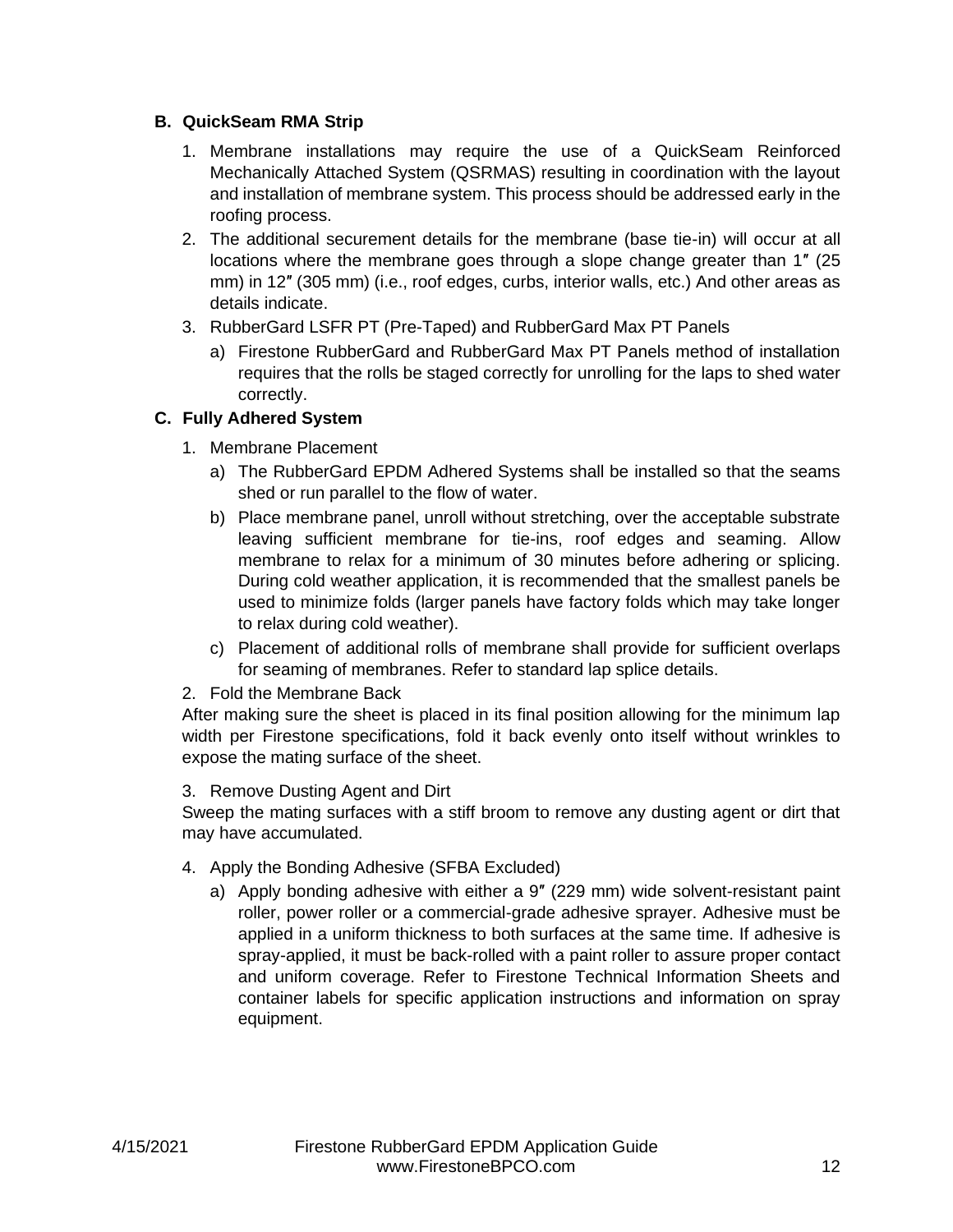- b) Apply bonding adhesive at specified coverage rate refer to the container label and Technical Information Sheet for specific application requirements and coverage rates.
	- (1) Keep Bonding Adhesive off the membrane Seam Area.
	- (2) Care must be taken not to apply bonding adhesive over an area that is to be later spliced to another sheet or flashing. All bonding adhesives must be completely removed from the seam area.
- c) Allow the bonding adhesive to flash-off. Touch the adhesive surface in several places with a clean, dry finger to be certain that the adhesive does not stick or string. As you are touching the adhesive, push forward on the adhesive at an angle to ensure that the adhesive is ready throughout its thickness. If either motion exposes wet or stringy adhesive when the finger is lifted, the adhesive is not ready for mating. Flash-off time will vary depending on ambient conditions of temperature and humidity.
- 5. Mate the Membrane to the Substrate
	- a) Starting at the fold, roll the previously coated portion of the membrane into the coated substrate slowly and evenly to prevent wrinkles.
	- b) Broom the membrane to assure proper contact, compress the bonded half of the membrane to the substrate with a stiff push broom.
- 6. Repeat Procedures as necessary until all EPDM is adhered.

Complete the membrane installation fold the un-adhered half of the membrane back onto itself and repeat the procedure.

- 7. Fabricate the Lap Splice
	- a) Splice the outside edge of the top sheet as specified [in SECTION 2.09](#page-20-0) using the appropriate Firestone products. Refer to Lap Splice Details.
	- b) Apply patches at all 3-way sheet intersections and at all factory laps that intersect another sheet. Refer to Lap Splice detail series. Apply Seam Edge Treatment as required.

# <span id="page-13-0"></span>**D. Fully Adhered System (EPDM Solvent-Free Bonding Adhesive [SFBA])**

- 1. Horizontal application
	- a) Position non-reinforced EPDM in place over substrate (not to exceed 1″:12″ slope) to receive adhered EPDM membrane.
	- b) Allow EPDM membrane to relax for 30 minutes (minimum).
	- c) Fold EPDM membrane back to expose the substrate to receive EPDM Solvent-Free Bonding Adhesive.
	- d) Surfaces to receive Firestone EPDM Solvent-Free Bonding Adhesive shall be clean, smooth, dry, and free of sharp edges, loose and foreign materials, oil, grease, and other contaminates. Sweep the mating surface of the membrane with a stiff broom to remove excess dusting agent, if present, and remove other contaminates from the mating surfaces.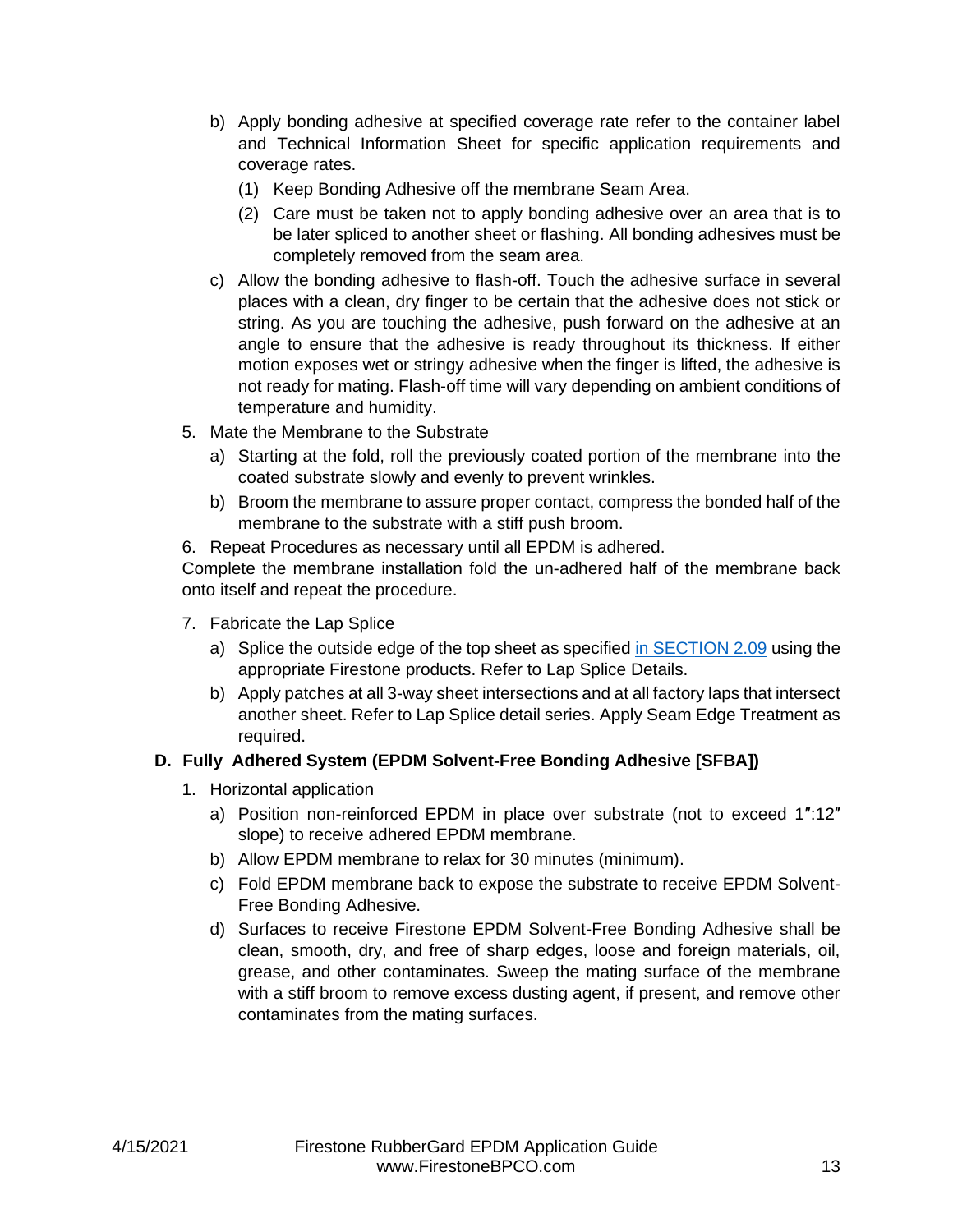- e) Apply Firestone EPDM Solvent-Free Bonding Adhesive to the mating substrate (not the EPDM membrane) uniformly. EPDM Solvent-Free Bonding Adhesive may be dispensed on substrate as follows:
	- (1) "Dip & Roll," using a medium nap paint roller to uniformly apply adhesive to substrate.
	- (2) Drop Spreader with rollers
		- (a) Ambient conditions will dictate the dispensing speed.
		- (b) Backroll the adhesive to ensure uniform coverage.
	- (3) Spray application
		- (a) Graco 60:1 Xtreme pump with NXT air motor, Heavy Duty Cart & Hopper Kit for gravity feed, 50' x  $\frac{3}{8}$ " 4500 PSI high pressure hose, G-40 air assisted airless applicator with G40 519 tip. 1000 PSI pressure yields 9″ wide adhesive fan when spray tip is 18″ from the substrate. Changing the spray tip to substrate distance will change the fan width. Follow spraying with back-rolling immediately to uniformly apply adhesive on substrate.

**NOTE 1:** Take care to keep EPDM Solvent-free Bonding Adhesive from lap splice areas. **NOTE 2:** Do not mix.

- (4) Mate/roll the EPDM membrane immediately after dispensing the adhesive into the freshly applied SFBA. If a skin coat on the adhesive develops, reapplication will be needed.
- (5) Broom the membrane in place, followed by rolling with a heavy roller (carpet roller; lawn roller; etc.) immediately after mating the EPDM into the adhesive to insure proper adhesion.
- 2. Vertical Application
	- a) Apply EPDM Solvent-Free Bonding Adhesive to EPDM membrane and vertical substrate to receive EPDM membrane uniformly.
	- b) Allow a brief open period to allow EPDM Solvent Free Bonding Adhesive to develop tack. This open period will vary, depending on ambient conditions. Warm, humid days will require brief open time. Cool, dry, days will require longer open time. Touch the adhesive surface with a clean, dry finger to determine whether tack has developed. Some trial and error will be required.
	- c) After brief open time for tack development, mate the EPDM membrane to the vertical substrate.
	- d) Roll the freshly mated vertically applied EPDM membrane using a 2″ wide seam roller to insure proper mating pressure.

### <span id="page-14-0"></span>**E. Mechanically Attached Systems (B.I.T.S. With RubberGard and RubberGard Max using Batten Strips)**

Firestone specifies installing mechanically attached membranes over steel decks; the field attachment should be installed perpendicular to the deck panels. If a project is Factory Mutual insured or specified, per FM 1-29 for Global Loss Prevention Data Sheets, attachment shall run perpendicular.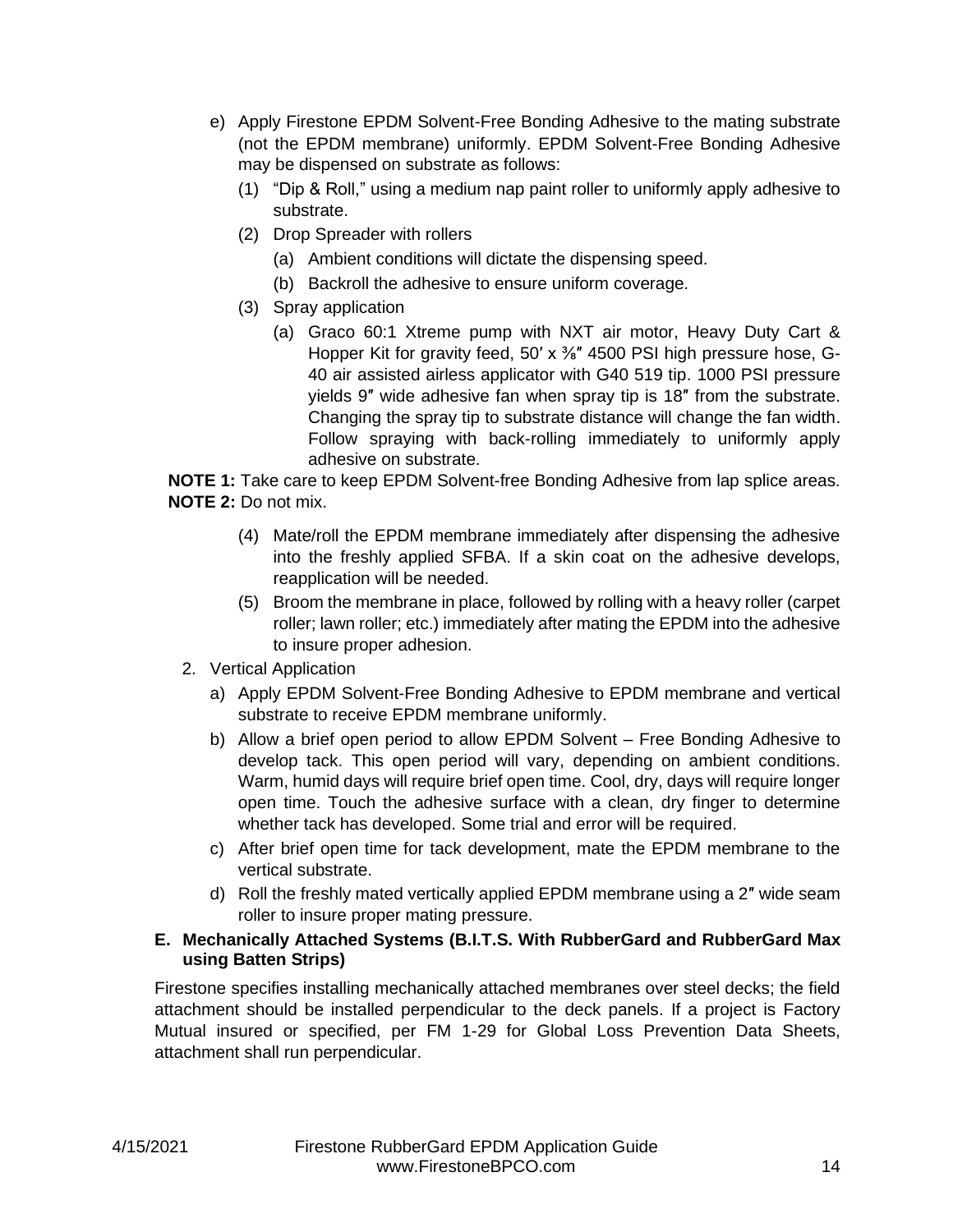- 1. Place Membrane and Allow to relax
	- a) Place membrane panel and unroll without stretching, over the acceptable substrate leaving sufficient membrane for tie-ins, roof edges and seaming. Allow to relax for a minimum of 30 minutes before attaching or splicing.
	- b) Position subsequent membrane sheets in the same manner, overlapping the ends of adjoining sheets a minimum of 3″ (76 mm) and side laps a minimum of 6″ (152 mm).
	- c) Perimeter and Field Panel widths are determined by using the Wind Design attachment Guide section of the Firestone Website.

#### 2. Layout Firestone Batten Strips

Install Firestone batten strips continuously within the 6″ (152 mm) side lap area. Center the batten strip 3″ (76 mm) in from the edge of the lower panel. Refer to Firestone Lap Splice Details for specifics.

- 3. Secure Batten Strips
	- a) Place the Firestone fastener starting 1″ (25 mm) in from the end of the Firestone Batten Strip, then every 12″ (305 mm) o.c. maximum (unless a more frequent fastener spacing is required per wind/application design guide) using the prepunched holes in the battens. Round the end of each batten and remove all burrs created by cutting, when required. Where field drilling of battens is necessary, use a ¼″ (6.35 mm) diameter drill bit.
	- b) Start fastening the Firestone batten strip from one end only. Install 2″ (51 mm) diameter EPDM pads beneath the battens at batten terminations as shown in Firestone Details. Refer to EPDM system specific details.
	- c) Install fasteners so that it is properly engaged in the deck so the head flush with the batten strip surface (Use caution not to overdrive the fastener as this will cause the batten strip to buckle between the fasteners).
	- d) Use a common fastener to anchor overlapping Firestone Batten Strips using a common hole.
	- e) Do not lap corners and T-joints. Do not overlap the Firestone Batten Strips at corners or T-joints. Keep battens from the edge of intersecting splices as shown in Firestone Details.
- 4. Fabricate the Lap Splice

Splice the outside edge of the top sheet as specified in [in SECTION IX](#page-20-0) using the appropriate Firestone products. Refer to Lap Splice Details.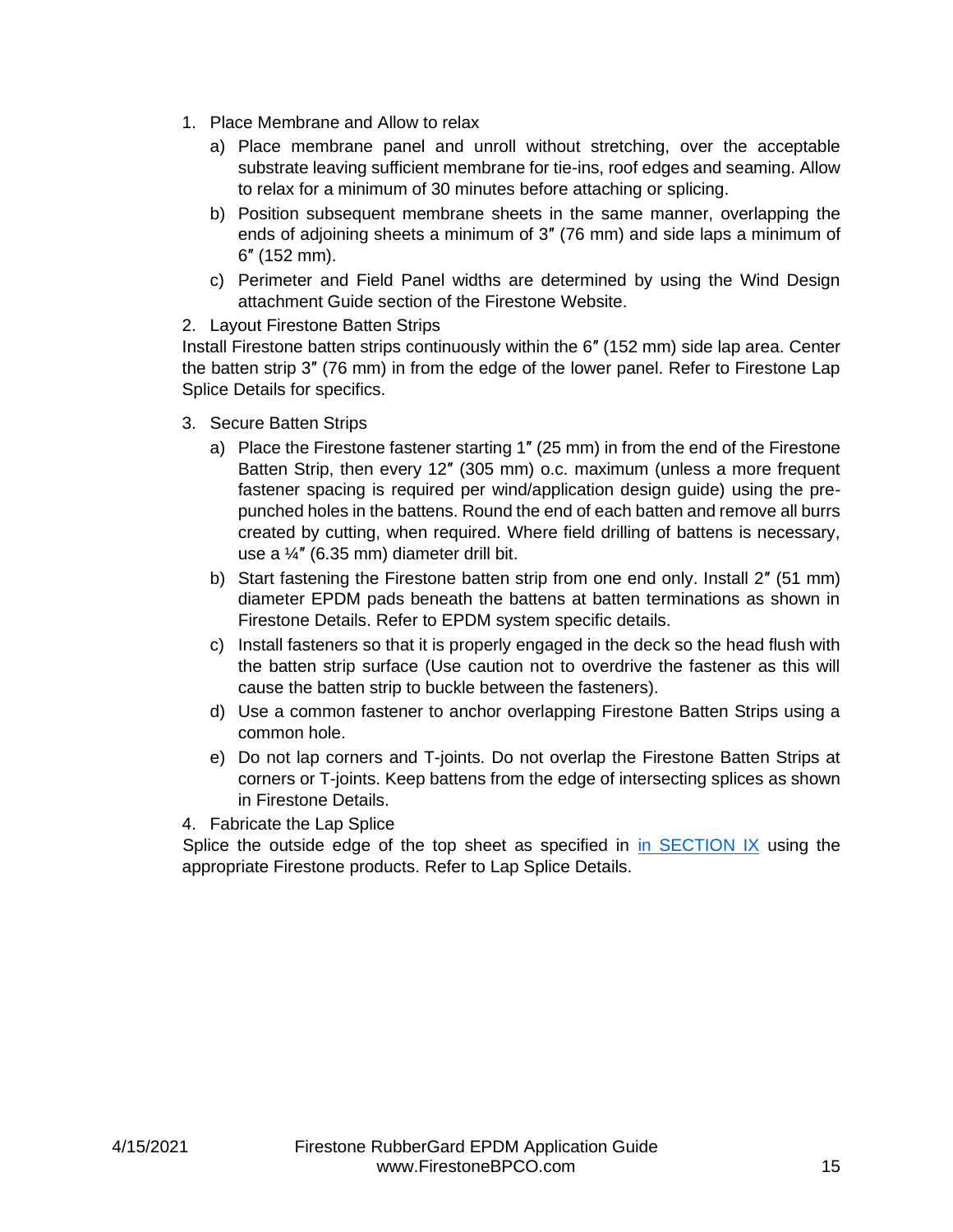# <span id="page-16-0"></span>**F. Mechanically Attached Systems (RubberGard MAX Using V-Plates)**

- 1. Place Membrane and Allow to Relax
	- a) Place the membrane panels without stretching, over the acceptable substrate, and allow membrane to relax for a minimum of 30 minutes prior to attachment.
	- b) Position subsequent membrane sheets in the same manner, overlapping the ends of adjoining sheets a minimum of 3″ (76 mm) and side laps a minimum of 6″ (152 mm).
	- c) Perimeter and Field Panel attachment is determined by using the Wind Design attachment Guide section of the Firestone Website.

#### 2. Layout Firestone V-Plates

Install Firestone V-Plate every 12″ (305 mm) o.c. min. or as required by the specification within side lap area. Center of the V-Plate 3″ (76 mm) in from the edge of the lower panel. Refer to Firestone Details for specifics.

#### 3. Secure V-Plates

Install each fastener so that it is properly engaged in the deck and the head is seated in the V-Plate. Use caution not to overdrive the fastener.

#### 4. Fabricate the Lap Splice

Splice the outside edge of the top sheet as specified [in SECTION IX](#page-20-0) using the appropriate Firestone products. Refer to Lap Splice Details.

5. For code specific information please review the Code Approval Guide on the Firestone website www.firestonebpco.com.

#### <span id="page-16-1"></span>**G. Mechanically Attached System (MAS Using Batten Strips)**

- 1. Place Membrane and Allow to Relax
- 2. Place the membrane, without stretching, over the acceptable substrate, and allow it to relax for a minimum of 30 minutes prior to attachment. Position subsequent membrane sheets in the same manner, overlapping a minimum of 4″ (102 mm).
- 3. Fabricate the Lap Splice
- 4. Splice the outside edge of the top sheet as specified in SECTION 2.09 using the appropriate Firestone products. Refer to Lap Splice Details.
- 5. Layout Firestone Batten Strips
	- a) Place the batten strips over the membrane in the designated pattern as outlined in the Wind Design Guide in the Firestone Website.
	- b) Place the Firestone fastener starting 1″ (25 mm) in from the end of the Firestone Batten Strip, then every 12″ (305 mm) (unless a smaller fastener spacing is required) using the pre-punched holes in the battens.
	- c) Start fastening the Firestone Batten Strip from one end only. Do not start from both ends as this will buckle the batten.

6. Install Fasteners

Install each fastener so that it is properly engaged in the deck and the bottom of the head is flush with the batten strip surface. Use caution not to overdrive the fastener as this will cause the batten strip to buckle between the fasteners.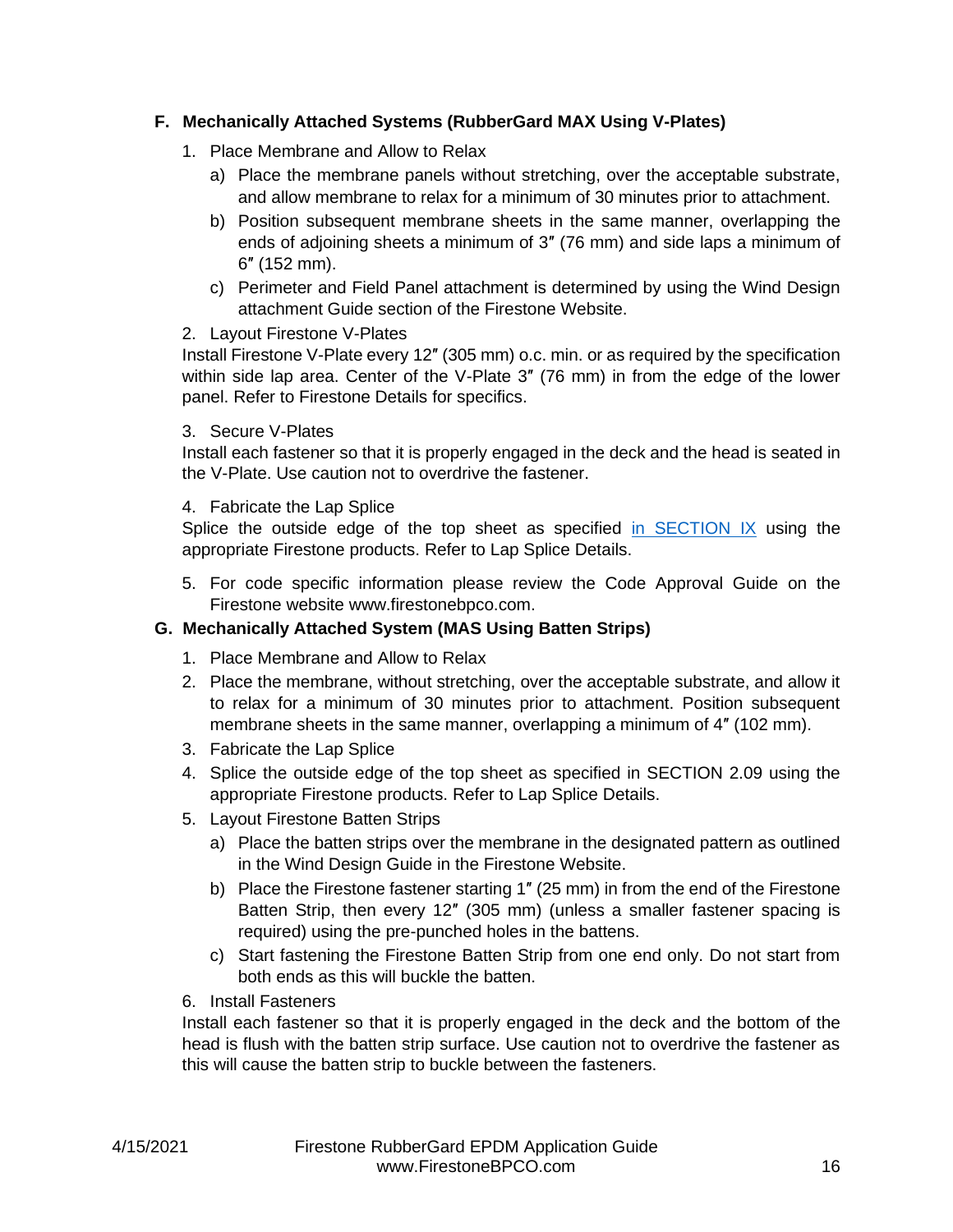- 7. Lap Field Runs of Firestone Batten Strips
	- a) Use a common fastener to anchor overlapping Firestone Batten Strips using a common hole.
	- b) When batten strips must be field cut, round the cut end. Assure that all burrs created by cutting are removed. Where field drilling of metal battens is necessary, use a ¼″ (6.35 mm) diameter drill bit. Refer to Detail LS-3
	- c) Do not lap corners and T-joints: do not overlap the Firestone Batten Strips at corners or T-joints. Keep battens from the edge of intersecting splices as shown in Firestone Install 2″ (51 mm) diameter EPDM pads beneath the battens at batten termination's and where two battens are joined to form a corner as shown in Firestone Details.
	- d) Install QuickSeam Batten Cover Strips: All batten strips must be covered prior to the end of the workday. Should inclement weather strike before the batten cover strip is installed, ensure that the batten bar and the membrane surface beneath the bar is dry.
	- e) As an option in unpredictable climates, a  $\frac{3}{8}$ " (10 mm) bead of Lap Sealant may be installed beneath the batten bar at the fastener to reduce moisture migration into the roof system in the event of inclement weather before the batten cover is installed. After applying the appropriate Firestone Primer to the membrane, apply the QuickSeam Batten Cover per Firestone Detail Lap Splice-3.
- 8. For code specific information please review the Code Approval Guide on the Firestone website www.firestonebpco.com.

### <span id="page-17-0"></span>**H. Ballasted System**

1. Place Membrane and Allow to relax

Place membrane panel, without stretching, over the acceptable substrate and allow membrane to relax for a minimum of 30 minutes before splicing or attaching. The RubberGard EPDM Ballasted System must be installed so that the splices shed the flow of water.

2. Move Membrane to its Final Position

Move the membrane panel to its final position allowing for a minimum 4″ (102 mm) field seam onto adjacent panels and sufficient membrane for proper membrane terminations.

3. Fabricate the Lap Splice

Splice the outside edge of the top sheet as specified in SECTION 2.09 using the appropriate Firestone products. Refer to Lap Splice Details.

- 4. Ballast installation
	- a) Firestone Ballast Paver System
		- (1) Install all Firestone Ballast Paver System Accessories, Paver Clips, AP Sealant, Metal Termination Bars and Protection Mat, as required in proper sequence for Paver system performance.
		- (2) Place Firestone Ballast Paver System in accordance with Firestone Ballast Paver Installation Guide for the appropriate system requirement as determined by the design professional.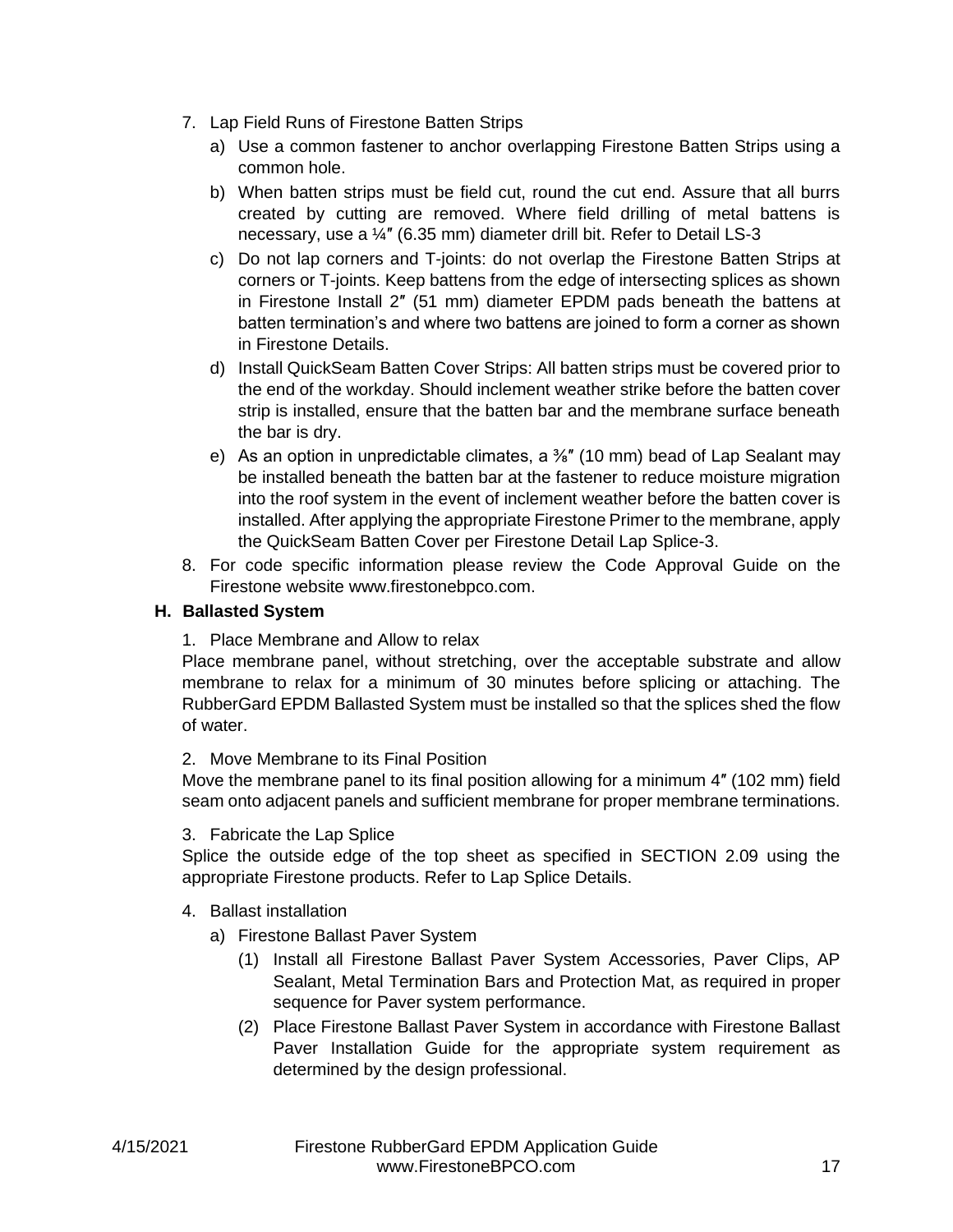- b) Stone Ballast
	- (1) Spread Ballast: The ballast shall be spread over the completed Firestone System at the rate specified by the project designer but never less than 10 lb (4.5 kg)./sq. ft. using ASTM #4 stone. Refer to the system Design Guide of the Firestone Website for Ballast type and size requirements. Ballast must be spread over the membrane using soft rubber-tired ballast buggies. Spread ballast around penetrations by hand. Take care not to puncture/damage EPDM when distributing the ballast.
	- (2) Protect Membrane and Insulation at Ballast Loading Areas: At staging areas where ballast is loaded, protect the membrane and underlying insulation using insulation and/or plywood over an additional layer of Firestone protective membrane. Remove and replace all materials damaged from ballasting operation.
	- (3) Distribute Ballast Around Walkway Pads Any ballast displaced by a walkway should be distributed around the pad to maintain the specified average ballast rate.
	- (4) Do not place a walkway and pads within 10′ (3.0 m) of a roof edge. If needed around mechanical equipment, use appropriate ballast pavers.

# <span id="page-18-0"></span>**VIII. MEMBRANE ATTACHMENT AT PERIMETERS FOR MAS SYSTEMS**

Perimeters may be adhered or mechanically attached. When mechanically attaching a perimeter, the batten layout must be as specified in the Firestone Wind Design Guide as a minimum, or as required by the designer or local building codes. Should a fully adhered perimeter be chosen, the area of the adhered perimeter is the same as if the perimeter were mechanically attached.

# <span id="page-18-1"></span>**A. Adhered Perimeter**

- 1. Follow Fully Adhered, Section 2.07.A for this method as required for perimeter plus the following added steps.
- 2. Terminate the Membrane at the Perimeter: After the perimeter sheets are adhered to the substrate, they must be terminated along the roof edge using an appropriate Firestone roof edge detail or base tie-in detail which is included as part of this specification.
- 3. Install Perimeter Isolation Batten Strip: Install Firestone Batten Strips continuously along the inside edge of the adhered perimeter sheet.
- 4. Fabricate the Lap Splice
	- a) Splice the outside edge of the top sheet as specified [in SECTION IX](#page-20-0) using the appropriate Firestone products. Refer to Lap Splice Details.

# <span id="page-18-2"></span>**B. Mechanically Attached Perimeter ̶ Batten Strips or V-Plates**

As an alternative to the adhered membrane perimeter, Firestone's Reinforced Mechanically Attached, and Mechanically Anchored Systems may be installed using Firestone batten strips or V-Plates as shown in Firestone's Wind Design Guide.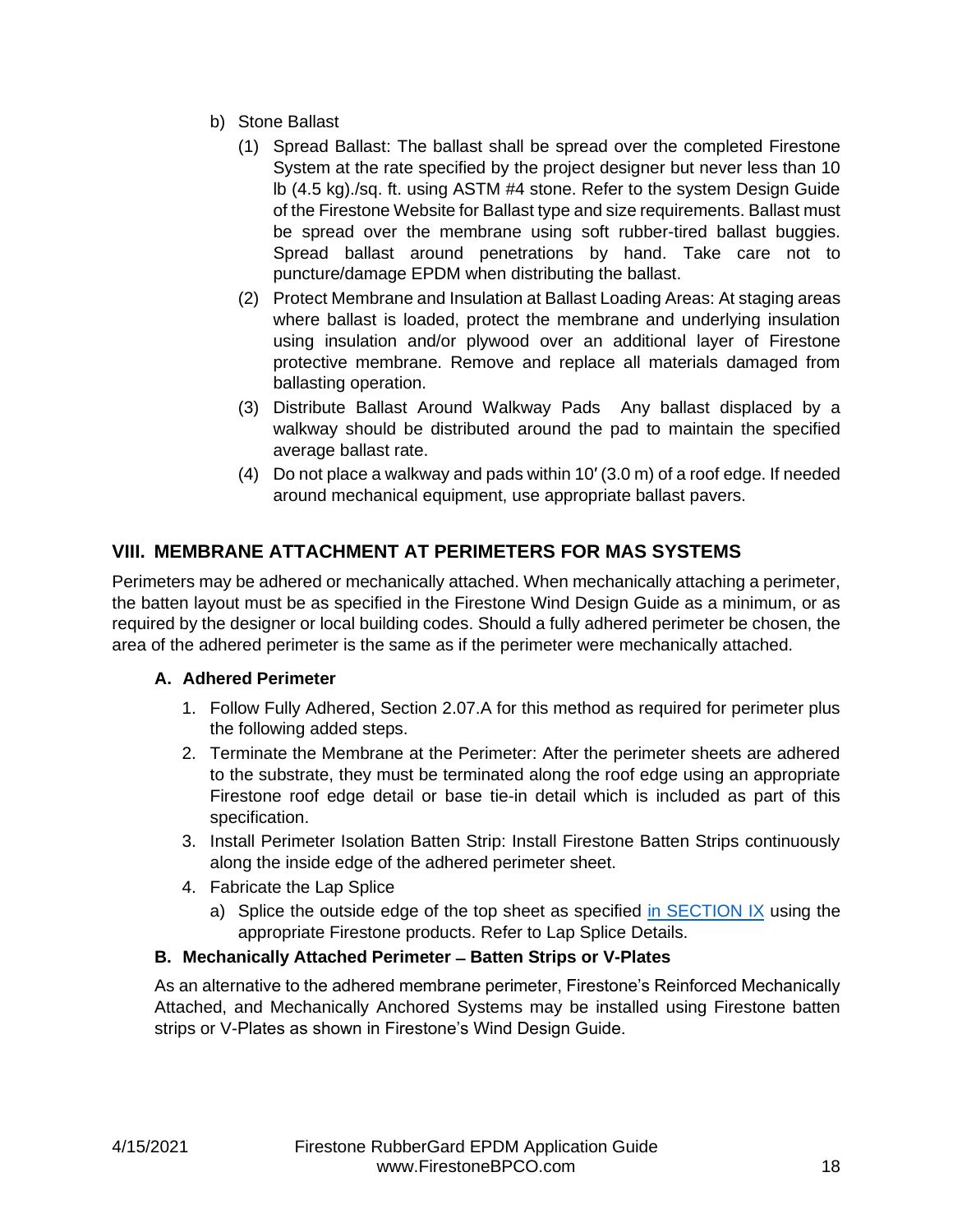1. Batten Strips

Proceed to install as outlined [in Section XII.E.](#page-14-0)

2. V-Plates Proceed to install V-Plates as outlined [in Section XII.F.](#page-16-0)

# <span id="page-19-0"></span>**C. QUICKSEAM R.M.A. STRIP (QSRMA STRIP)**

Secure the QSRMA Strip, center the fastening system (Firestone Batten Strips, 2″ Seam Plates or V Plates) on the QSRMA Strip, a maximum of 4″ (102 mm) from the end of the QSRMA Strip and fasten a maximum of 12″ (305 mm) O.C. (unless more frequent fastener spacing is required). If using battens, place the first fastener 1″ (25 mm) in from the end of the batten strip, using the pre-punched holes in the battens.

- 1. QSRMA Strip Intersections
	- a) Do not intersect QSRMA Strips at "T" intersections or corner intersections. Do not overlap QSRMA Strips. A fastener and batten strip or plate must be placed starting and ending a maximum of 4″ (102 mm) from the end of each QSRMA Strip.
	- b) Start Fastening Batten Strips from One End Only

When fastening batten strips, start at one end and work towards the other. Fastening the two ends of the batten strip at the same time may cause buckling between fasteners.

- c) Install fastener.
- d) When using batten strips, Firestone AP Sealant must be applied over the fastener heads per Firestone details. Do not remove the release paper from the tape until all cleaning and priming has been completed and the membrane is in place. Use caution not to overdrive the fasteners as this will cause the batten strip to buckle between the fasteners or may cause the QSRMA Strip to wrinkle.
- 2. Membrane Installation (QSRMA Strip)
	- a) Place membrane panel, without stretching, over the installed QSRMA Strip and allow to relax for a minimum of 30 minutes before splicing or attaching.
	- b) Do not allow field seams to be installed over the QSRMA Strip.
	- c) After making sure the sheet is placed in its final position allowing for the minimum lap width per Firestone specifications, fold it back evenly onto itself without wrinkles to expose the underside mating surface of the sheet.
	- d) Mark the membrane areas that will be primed to receive the tape portion of the QSRMA.
	- e) Apply the appropriate Firestone Primer to the center of the QSRMA Strip, over the plates and fasteners, and the membrane where it will mate with the QuickSeam Tape on the QSRMA Strip using the Firestone QuickScrubber<sup>™</sup> Plus. Allow the primer to dry.
	- f) After the surfaces have dried properly, as determined by using the touch-push test, remove the release paper from the QSRMA Strip, roll the membrane into place, and broom the membrane over the QSRMA with a stiff push broom.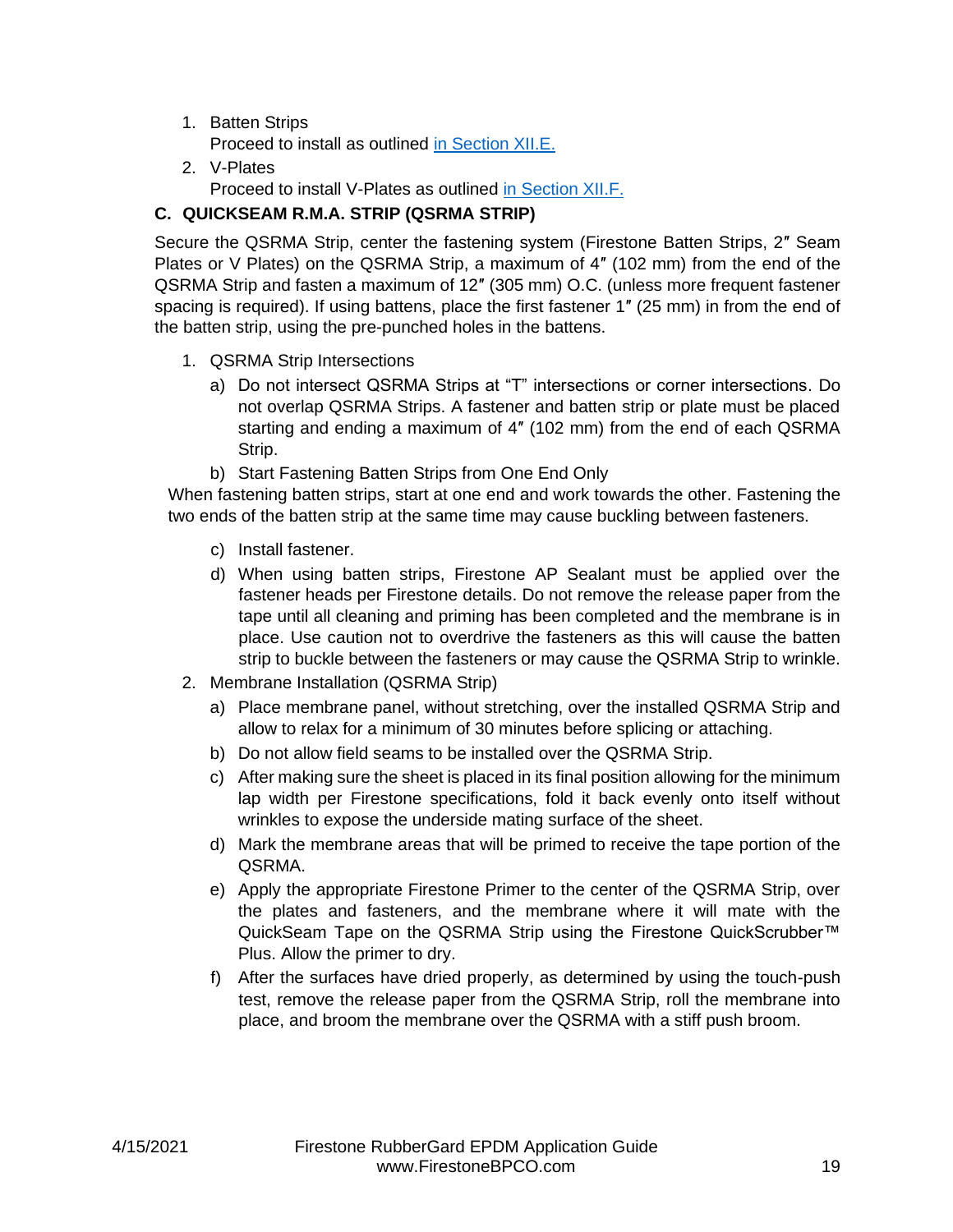- g) Roll the membrane over the QSRMA Strip
	- (1) A 1- $\frac{1}{2}$  2" (38 mm 51 mm) wide silicone roller or across the tape and then along its length covering the width in several passes; or
	- (2) Starting in the center of the strip, roll the QSRMA Strip with the Firestone QuickRoller™ in a back-and-forth motion along the length of the QSRMA Strip, not to exceed 3′ (0.9 m) maximum at a time.
	- (3) Do not use metal rollers or power rollers over the QSRMA Strip.

# <span id="page-20-0"></span>**IX. MEMBRANE SEAMING**

When using RubberGard Max membrane, Firestone Seam Edge™ Treatment must be applied to all splice or detail edges where reinforcing scrim is exposed. Refer to Detail LS-9 using seaming using SA-1065 adhesive and Lap Sealant.

### <span id="page-20-1"></span>**A. Seaming Procedures**

Firestone RubberGard LSFR PT (Pre-Taped) and RubberGard MAX PT need to be positioned with the rolls in the correct location and orientation to unroll and have the tape located for the seaming of the laps.

PT rolls are marked with the tape location and direction of unroll. Panels need only to be marked to guide the application of QuickPrime™ Products to one sheet for side laps. Roll end laps require standard application of QuickPrime and QuickSeam Tapes.

- 1. Position and Fold Back the Lap Edge
	- a) Position the membrane at the seam area by overlapping membrane 1″ (25 mm) past the QuickSeam Tape edge. Once the membrane is in place, mark the bottom membrane  $\frac{1}{2}$ " (13 mm) to  $\frac{3}{4}$ " (19 mm) from the edge of the top membrane every 4′ (1.2 m) to 6′ (1.8 m) using the marking crayon provided with the QuickSeam Tape.
	- b) Tack the membrane back with Single-Ply QuickPrime Primer as necessary to hold back the membrane at the splicing area.
- 2. Apply Single-Ply QuickPrime Primer to Seam Area
	- a) Remove excess amounts of dusting agent on the membrane and at factory splices using a stiff push broom. In the case of adhered systems make sure there is no contamination of bonding adhesive in the tape area.
	- b) Stir appropriate Firestone Primer thoroughly before and frequently during use. Dip the QuickScrubber or QuickScrubber Plus into the bucket of primer, keeping the pad flat.
	- c) Apply the appropriate Firestone Primer uniformly at least 1″ (25 mm) wider than QuickSeam Tape application area, using long back and forth type strokes with pressure along the length of the splicing area until surfaces become dark gray in color. Do not over-work the primer.
	- d) PT panels only require the primer to be applied to the non-taped, bottom sheet, panel mating surface for the side seams. End seams require two-sided application of the primer.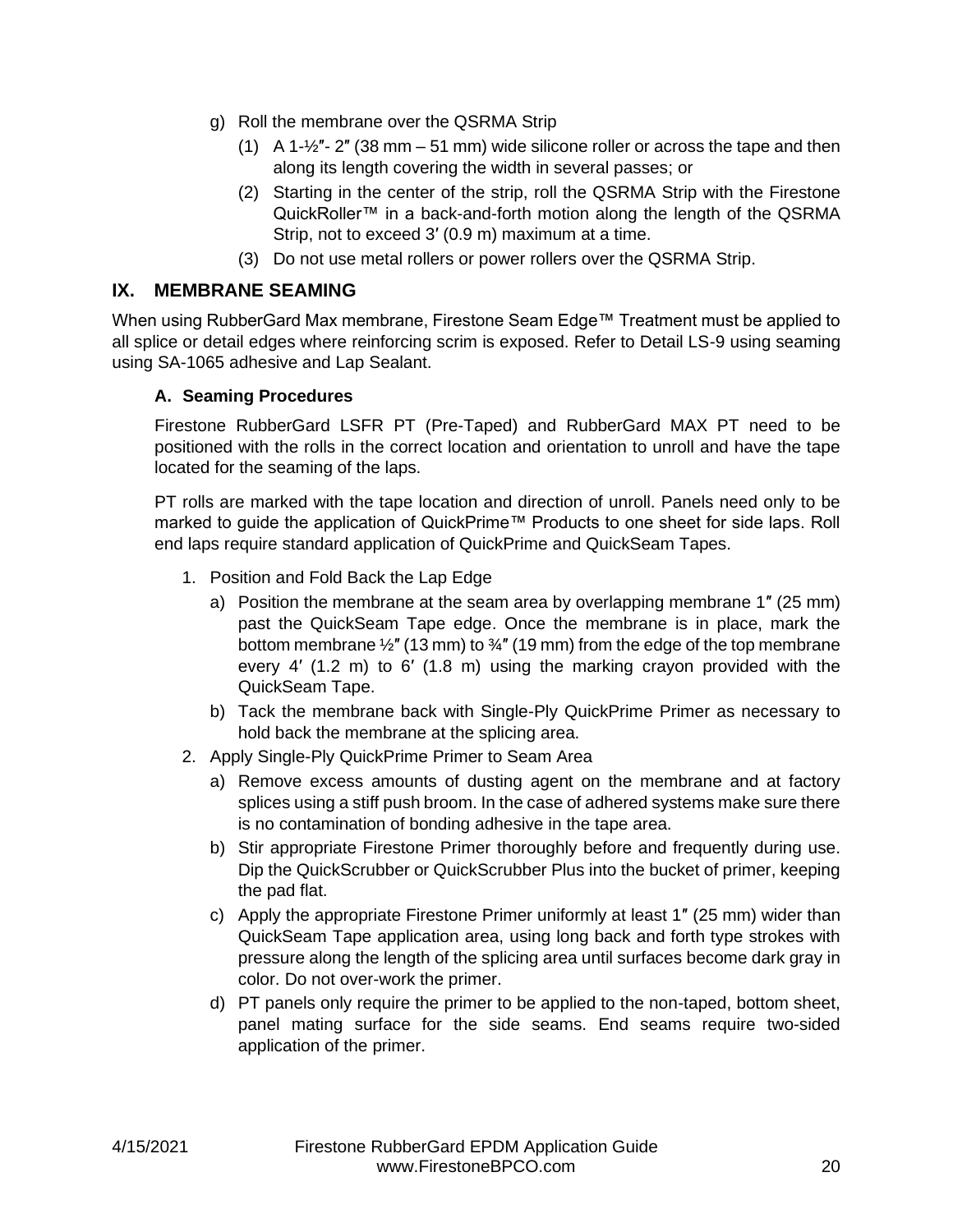- e) Non-taped panels will need to have the appropriate Firestone Primer applied to both sheet surfaces alternating between sheets while working down the seam area.
- 3. Change the QuickScrubber Plus pad
	- a) PT panel side laps are one side application and will result in 400′ (121.9 m) of usage.
	- b) Other panels and PT ends are two-sided application and will result in 200′ (61.0 m) of seam.
	- c) When the pad will no longer holds the proper amount of the primer, whichever is less.
	- d) Additional scrubbing is required at all factory seams and at areas that may have become contaminated or have excess amounts of dusting agent in the creases. Allow the primer to dry, check using the Touch-Push test.
- 4. Apply the QuickSeam Splice Tape
	- a) After allowing the appropriate Firestone Primer to dry properly, using the Touch-Push Test to verify.
	- b) PT products require end laps be done, for side laps skip to 5.
	- c) On other panels, apply the QuickSeam Splice Tape to the bottom membrane, aligning the edge of the release paper with the markings. Refer to Lap Splice detail appropriate for system being installed.
	- d) Immediately roll the splice tape with a  $1-\frac{1}{2}$ " to 2" (39 mm to 51 mm) wide silicone hand roller or a clean QuickScrubber or QuickScrubber Plus pad and handle.
- 5. Position the membranes, check the Splice Tape Alignment
	- a) Position the top membrane on the bottom membrane with the tape's release backing still in place.
	- b) PT panels: Confirm the tape will be in full contact with Single-Ply QuickPrime Primer treated membrane on side laps. End laps should follow instruction 2 given below.
	- c) Other panels: trim the top panel as necessary to assure that  $\frac{1}{8}$ " to  $\frac{1}{2}$ " (3 mm to 13 mm) of the QuickSeam Seam Tape will be exposed on the finished seam. Confirm the tape will be in full contact with Single-Ply QuickPrime Primer primed membrane.
- 6. Remove Release Liner from the Seam Tape
	- a) Allow the top membrane to fall freely onto the bottom membrane prior to removal of the release backing.
	- b) Start to peel the release backing off the QuickSeam Splice Tape by pulling against the weight of the panel at a 45° angle to the tape and parallel with the roof surface.
	- c) Broom the entire length of the seam at a 45° angle as the release paper is being removed.
	- d) The QuickRoller may not be used to set the seams on any system that has mechanical attachments in the seam area such as battens or plates. It may only be used with fully adhered, ballasted, QuickSeam RMA and QuickSeam RPF assemblies.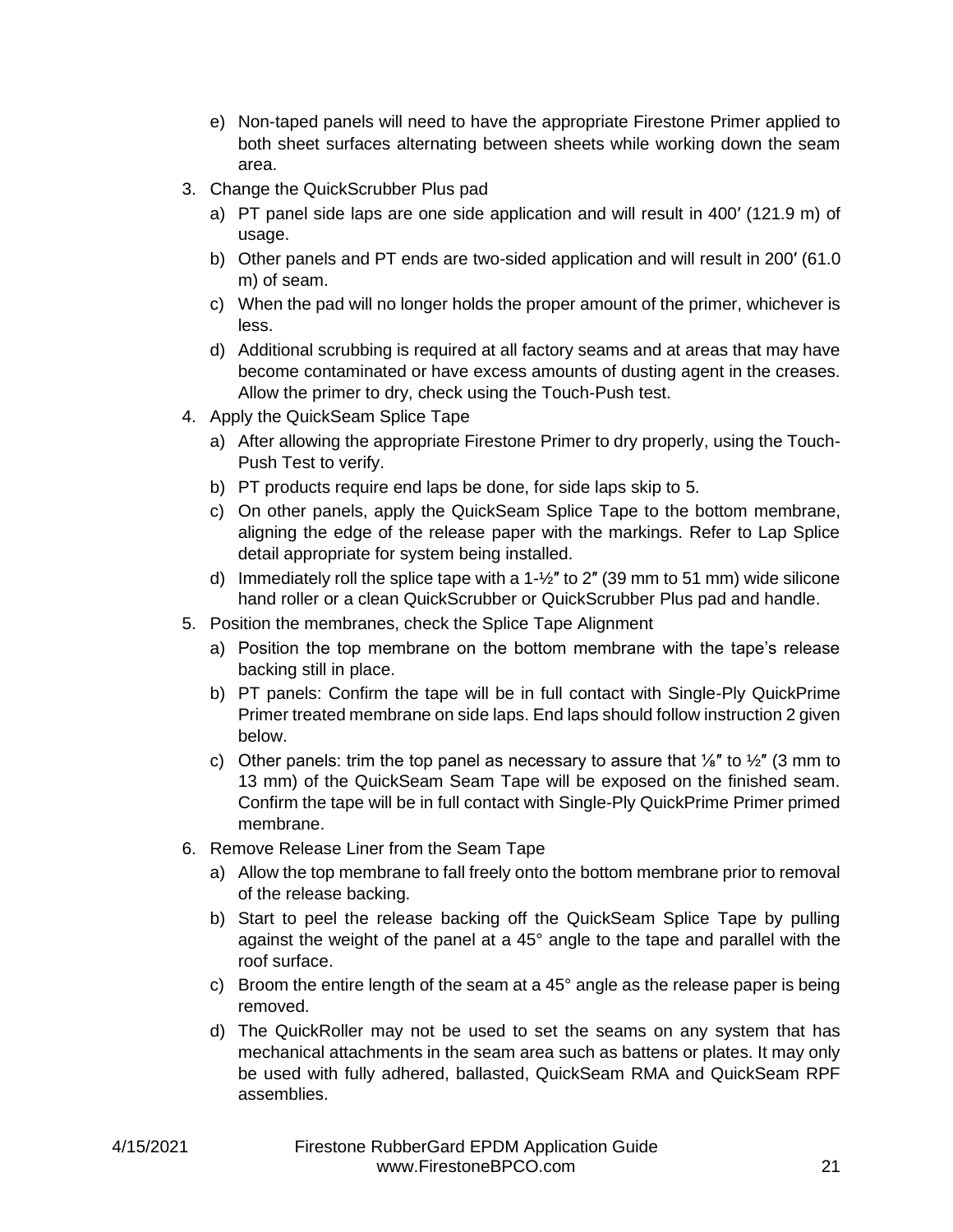- 7. Roll the Freshly Mated Seam
	- a) Roll the seam using the Firestone QuickRoller and 2'-3′ strokes working from one side of the seam to the other along the seam length, or a  $1\frac{1}{2}$ " to 2" (39 mm – 51) mm) wide silicone hand roller, first across the width of the seam and then along the entire length and width of the seam.
	- b) Special Considerations (Factory laps, End Laps, T-joints, transition patches, and others).
	- c) End Laps of tape When the seam is greater in length than the tape, the adjoining QuickSeam Splice Tape must be overlapped a minimum of 1″ (25 mm) and detailed per LS Details.
	- d) Trim QuickSeam Splice Tape at T-joints Trim QuickSeam Splice Tape so that the edge of QuickSeam Splice Tape and the edges of the membrane are flush beneath the T-joint area. Per LS Details.
	- e) T-joints Install Firestone QuickSeam Flashing or QuickSeam Joint Cover over the T-joint area per LS Detail.
	- f) Use of 6″ or 7″ QuickSeam Splice Tape with Cured EPDM as Flashing If cured EPDM is used as flashing, apply a 9″ (229 mm) long section of QuickSeam™ Splice Tape and cover with primed Membrane or a 9″ (229 mm) section of QuickSeam Joint Cover over the intersection of the flashing and field seams per LS Details.
	- g) When using RubberGard Max membrane, Firestone Seam Edge Treatment shall be applied to all splice edges where reinforcing scrim is exposed. Refer to detail LS-9.

# <span id="page-22-0"></span>**B. Flashing Splices Using SA-1065 Adhesive (Repairs Only)**

Where splice adhesive is allowed by Firestone Details, use the following procedure for completing the seams.

- 1. Clean the flashing and roof membrane area to be seamed using clean natural fiber cloths with Firestone Splice Wash to remove all dusting agent, dirt, and other contaminants that will affect the finished seam and allow drying. Additional cleaning may be required to ensure that the membrane is completely cleaned. Additional cleaning at factory seams is required to remove accumulations of dusting agent. Natural fiber cloths must be discarded as they become dirty and replaced with clean ones to assure proper cleaning. Proper cleaning has been achieved when the membrane surface is uniformly black in color and no streaking is evident. FormFlash™ does not require cleaning unless it has been contaminated.
- 2. As an option, an appropriate Firestone Primer may be used in lieu of the cleaning procedure described above. Refer to the QuickSeam Splice Tape Section of this specification and Firestone's Technical Information Sheet for proper application techniques of Single-Ply QuickPrime Primer.
- 3. Thoroughly stir Firestone's Splice Adhesive before and during use. Apply the Splice Adhesive using a Firestone Splice Adhesive Brush or a 3″ to 4″ (76 mm to 101 mm) wide  $\frac{1}{2}$ " (13 mm) thick, solvent-resistant paint brush in a smooth, even coat with long brush strokes, such that brush marks bleed out, yielding a smooth, glossy adhesive surface. Apply Splice Adhesive to both mating surfaces at about the same time.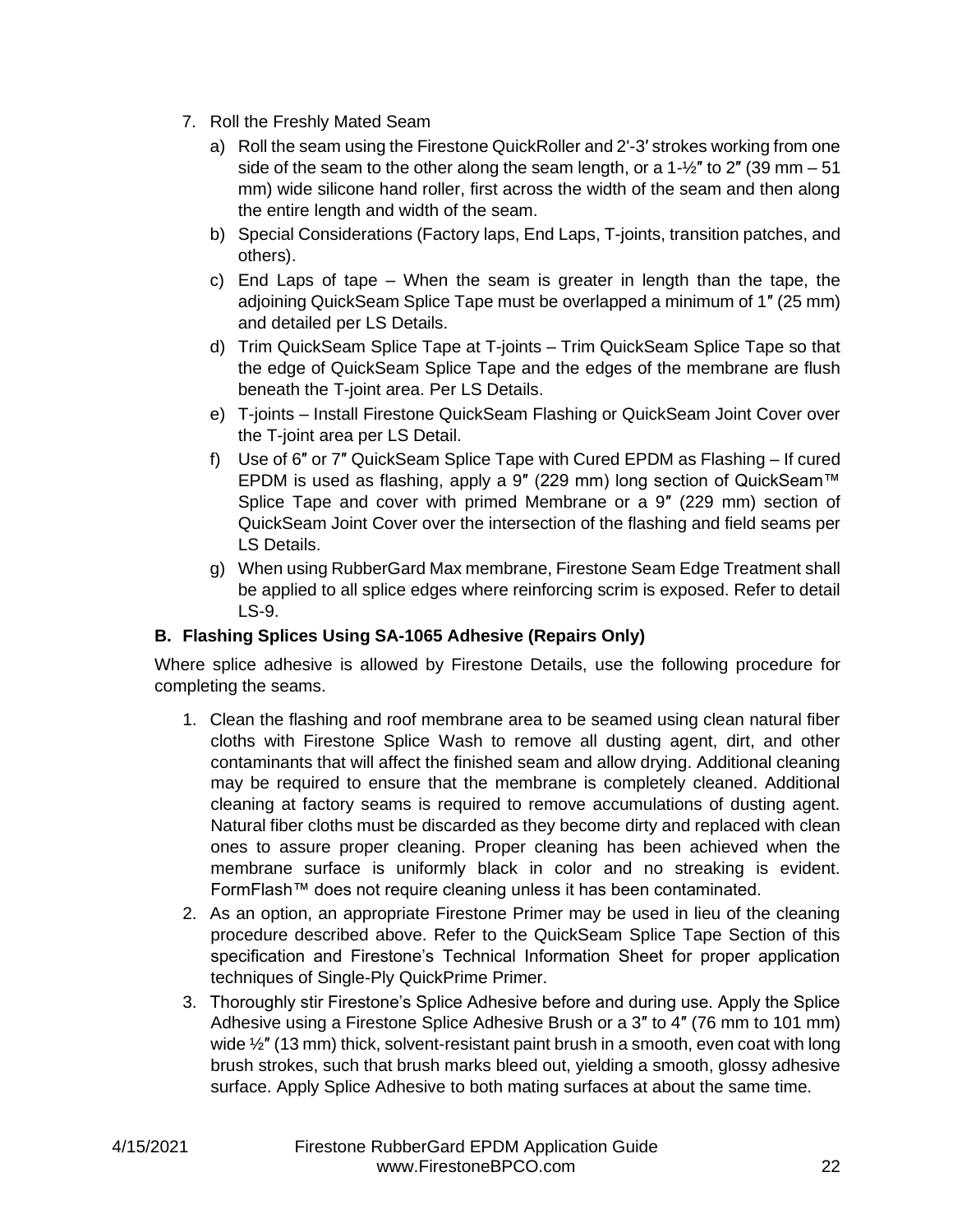- 4. Do not use circular motions for applying Splice Adhesive. Do not use paint rollers, spray equipment or mechanical equipment for the application of splice adhesive. Do not use long handles on splice adhesive brushes to apply splice adhesive.
- 5. Test the splice adhesive for readiness by using the Touch-Push Test. Touch the adhesive surface in the thickest area with a clean dry finger to be certain that the adhesive does not stick or string. As you are touching the adhesive, push forward on the adhesive at an angle to ensure that the adhesive is ready throughout its thickness. If either motion exposes wet or stringy adhesive when the finger is lifted, the adhesive is not ready for mating. Flash-off time will vary depending on ambient conditions.
- 6. After the splice adhesive has dried properly, mate the flashing to the mating area.
- 7. To complete the splice between the flashing and roof membrane, cut the flashing membrane down to each corner of the curb. Work the flashing membrane into the angle change as tightly as possible, and then allow the remainder of the flashing membrane to fall into place.
- 8. Roll the splice with a 1- $\frac{1}{2}$ " to 2" (38 mm x 51 mm) silicone roller in both directions along the splice edge.

# <span id="page-23-0"></span>**X. SEAM EDGE TREATMENT**

Seam Edge Treatment (S.E.T.) is required when using splice adhesive as shown on Firestone details and at cut edges of RubberGard MAX membrane. See Detail LS-9.

### <span id="page-23-1"></span>**A. Apply Splice Adhesive to Seam Edge**

- 1. Using a Splice Adhesive brush, apply SA-1065 Splice Adhesive a minimum of 1″ (25 mm) on either side of the seam edge.
- 2. Allow the Splice Adhesive to dry.
- 3. If the seam edge has become contaminated, it will be necessary to clean the edge with Firestone Splice Wash prior to applying the adhesive.

# <span id="page-23-2"></span>**B. Apply the Lap Sealant to Seam Edge**

- 1. Apply a continuous bead of Lap Sealant,  $\frac{3}{8}$ " x  $\frac{1}{4}$ " (10 mm x 6 mm) 20-22 lineal feet  $(6 m - 6.7 m)$  per 10 oz. (295 cc) tube centered over the seam edge using a standard caulking nozzle.
- 2. Using the Firestone supplied Lap Sealant tool, feather the Lap Sealant immediately, taking care to leave a mound of sealant directly over the seam edge (refer to Lap Splice Details). Alternately, Lap Sealant may be applied using the plastic nozzle applicator supplied by Firestone, assuring the applicator is centered at the seam edge.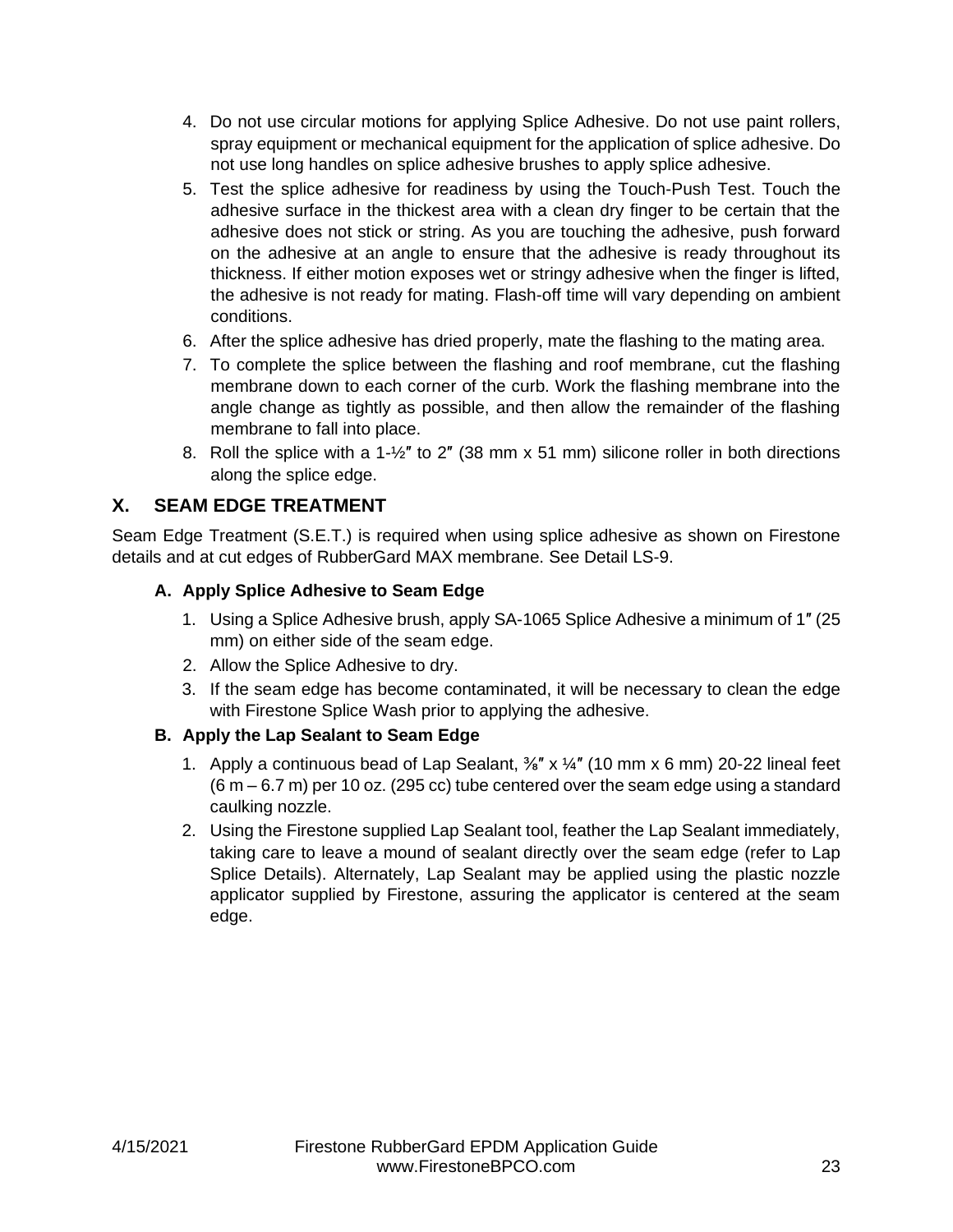# <span id="page-24-1"></span><span id="page-24-0"></span>**XI. QUICKSEAM BATTEN COVER INSTALLATION FOR MAS SYSTEMS**

#### **A. Clean and Prime Batten Strip Area**

- 1. Using Firestone QuickScrubber or QuickScrubber Plus, apply appropriate Firestone Primer to the membrane and batten area so that the prime extends  $\frac{1}{2}$ " to 1" (13 mm to 25 mm) beyond the area to be covered with the Batten Cover Strip.
- 2. Additional cleaning at factory splices and areas of excessive dusting agent is required.
- 3. Allow the primer to flash-off.

### <span id="page-24-2"></span>**B. Place QuickSeam Batten Cover Roll**

Place the roll of QuickSeam Batten Cover on the roof a few feet ahead of the application starting point, positioned so that it unrolls from the top of the roll (release paper will be on top).

### <span id="page-24-3"></span>**C. Install QuickSeam Batten Cover**

Starting a minimum of 4″ (102 mm) prior to the start of the EPDM protection pad under the end of the batten strip, center the QuickSeam Batten Cover and apply to the cleaned and primed surface.

### <span id="page-24-4"></span>**D. Advance the Roll**

Advance the roll along the batten strip, peeling away the release liner as the QuickSeam.

### <span id="page-24-5"></span>**E. Cut the QuickSeam Batten Cover**

Cut the QuickSeam Batten Cover and release liner to extend 4″ (102 mm) beyond the end of the EPDM protection pad.

#### <span id="page-24-6"></span>**F. Apply Pressure and Roll the Splice**

Apply hand pressure along the entire length of the QuickSeam Batten Cover to completely mate the two surfaces. Using a  $1-\frac{1}{2}$ " to 2" (38 mm to 51 mm) wide silicone hand roller, roll the entire batten cover with positive pressure towards the outside edge and then along the entire length of the batten cover.

#### <span id="page-24-7"></span>**G. Install QuickSeam Flashing at End Laps**

- 1. Apply the appropriate Firestone Primer to the overlap of the QuickSeam Batten Cover as necessary and allow to flash-off.
- 2. Install a 12″ (305 mm) long section of QuickSeam Flashing over the end lap. Roll the QuickSeam Flashing with a 1-½″ to 2″ (38 mm to 51 mm) wide silicone hand roller.
- 3. Apply Splice Adhesive to edges of the QuickSeam Flashing and apply Lap Sealant.
- 4. Intersections of QuickSeam Batten Covers must be completely covered at the intersecting T-Joints with a 12″ (305 mm) long section of QuickSeam Flashing.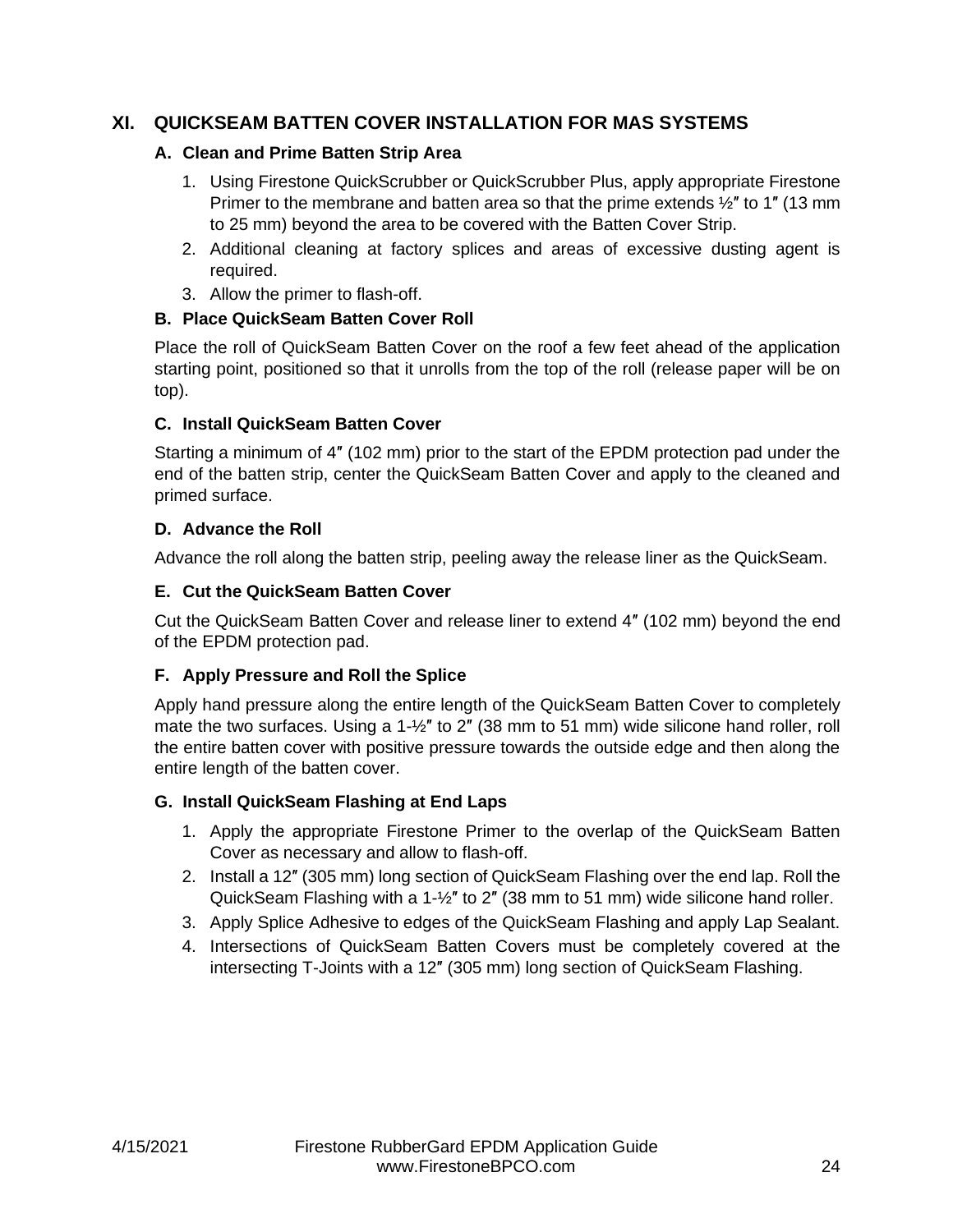# <span id="page-25-0"></span>**XII. ADDITIONAL MEMBRANE SECUREMENT AND BASE TIE-IN FLASHING**

Secure the membrane at all locations where the membrane goes through an angle change greater than 1″ (25 mm) in 12″ (305 mm) (i.e., roof edges, curbs, interior walls, etc.).

#### <span id="page-25-1"></span>**A. Installation of QuickSeam Reinforced Perimeter Fastening Strip (QSRPF)**

- <span id="page-25-3"></span>1. Attach the QSRPF Strip to the penetration, parapet wall or deck using Firestone 2″ (51 mm) Seam Plates or Firestone Batten Strips fastened a maximum of 12″ (305 mm) o.c. Roll the membrane into place and then fold back, exposing the underside of the membrane and the QSRPF Strip. When using batten strips, apply Firestone All Purpose Sealant over each fastener head, assuring that the fastener head is completely covered.
- 2. Apply the appropriate Firestone Primer to the membrane where it will mate with the QuickSeam Splice Tape and allowing to dry. Apply Firestone Bonding Adhesive to the back half of the QSRPF, to the membrane that is to be bonded to the penetration or wall, and to the penetration or wall itself.
- 3. After the liner has dried properly as determined by using the Touch-Push Test, remove the release paper from the QuickSeam Reinforced Perimeter Fastening Strip and roll the membrane into place, assuring a tight fit into the transition between the horizontal and vertical surfaces. Continue to roll the membrane up the wall and broom in place with a stiff push broom. Roll the membrane over the QuickSeam Tape portion with a 1-½″to 2″ (38 mm to 51 mm) wide silicone roller or QuickRoller across the tape and then along its length.
- 4. Complete vertical lap seams as described in the lap splice section of this specification. Install a T-Joint Cover over any vertical lap splices that go through an angle change (Refer to Firestone Details).

# <span id="page-25-2"></span>**B. Installation of Firestone Batten Strip**

- 1. Install the RubberGard Membrane per Firestone Details and attach to the vertical substrate using Firestone Batten Strips a maximum of 12″ (305 mm) o.c. (Polymer Battens may only be used over wood or metal substrates). Apply Firestone All Purpose Sealant over each fastener head, assuring that the fastener head is completely covered.
- 2. Cut a piece of flashing from RubberGard Membrane or QuickSeam Curb Flashing large enough to completely cover the substrate of the wall or curb and extend onto the roof membrane a minimum of 3″ (76 mm). Complete the splice between flashing and the main roof membrane using QuickSeam Splice Tape before adhering flashing to the vertical surface. Provide lap seams in accordance with Firestone Details.
- 3. Apply bonding adhesive at about the same time to both the flashing and the surface to which it is being bonded to allow the same flash-off time. Apply bonding adhesive evenly to avoid puddles.
- 4. After the bonding adhesive has dried properly as determined by the Touch-Push Test, roll the flashing into the adhesive evenly and carefully to minimize wrinkles. Broom the flashing to the substrate with a stiff push broom to assure proper contact.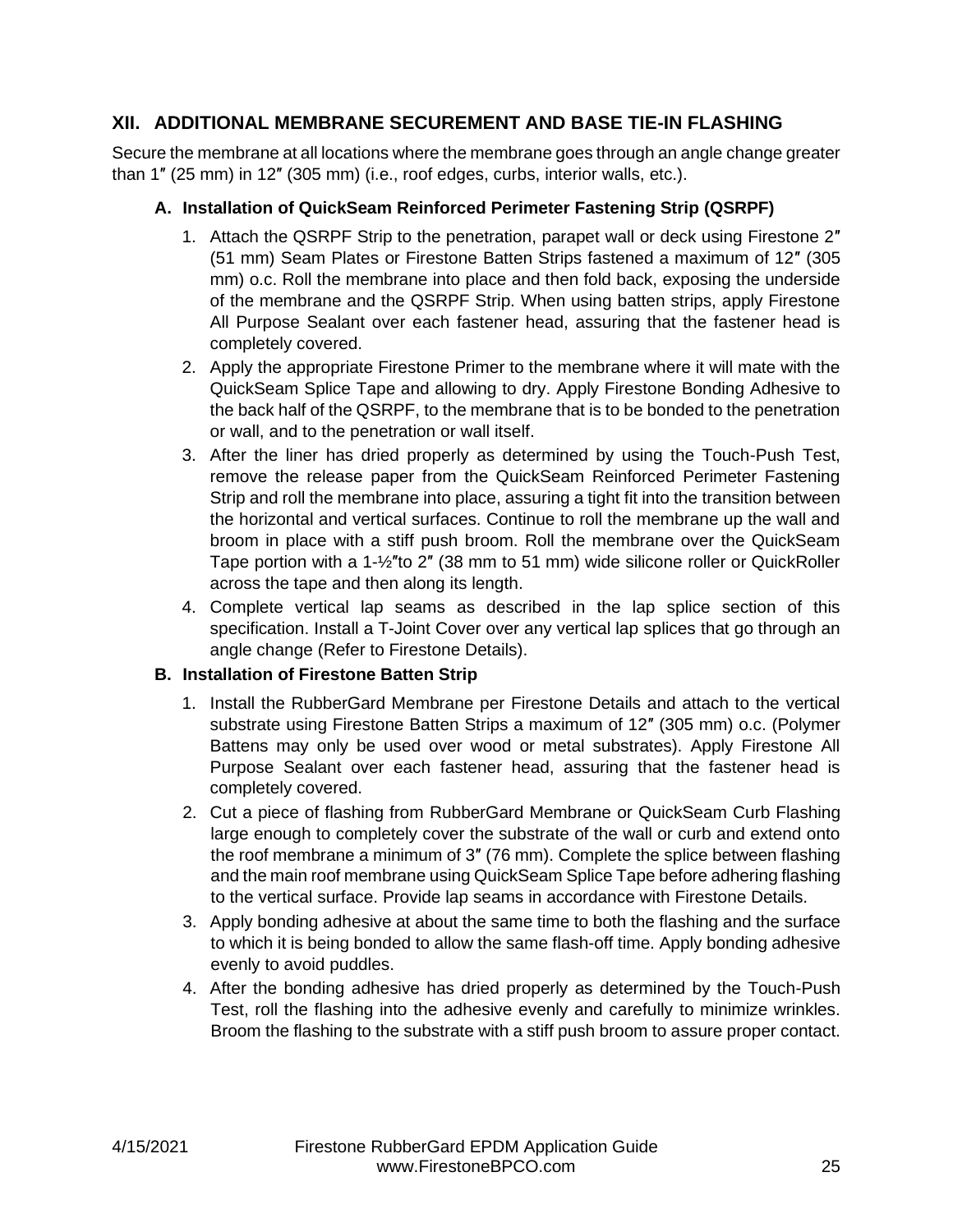# <span id="page-26-1"></span><span id="page-26-0"></span>**XIII. FLASHING – PENETRATIONS**

# **A. General**

- 1. Remove all loose existing flashing (i.e., metal, bituminous materials, mastic, etc.).
- 2. Flash all penetrations passing through the membrane.
- 3. The flashing seal must be made directly to the penetration.

# <span id="page-26-2"></span>**B. Pipes, Round Supports, Structural Steel Tubing, Etc.**

- 1. Flash penetrations with Firestone EPDM Pre-Molded QuickSeam Pipe Flashing, Conduit Flashings or Quick Seam Penetration Pockets wherever possible. Do not cut or patch EPDM Pre-Molded Pipe Flashings except where noted on instructions.
- 2. Flash penetrations using the field wrap process when the use of Pre-Molded EPDM Pipe Flashings or Penetration Pockets is not possible.
- 3. Refer to Firestone's Technical Information Sheets for minimum and maximum pipe diameters that can be successfully flashed with Pre-Molded EPDM Pipe Flashings.
- 4. Structural Steel Tubing: Use a field-fabricated pipe flashing detail when the corner radius is greater than ¼″ (6 mm) and the longest side of the tube does not exceed 4″ (102 mm). When the tube exceeds 4″ (102 mm), use a standard curb detail including base-tie in and suitable termination.

# <span id="page-26-3"></span>**C. Roof Drains**

- 1. The following applies for installation of cast iron drains only. For all other drain types contact Firestone Technical Services.
- 2. Remove existing clamping ring. Remove any broken clamping hardware and replace.
- 3. Remove all existing flashing (including lead flashing), roofing materials and cement from the existing drain in preparation for membrane and Water Block Seal.
- 4. Provide a clean even finish on the mating surfaces between the clamping ring and the drain bowl.
- 5. Install insulation, flat and tapered, with suitable bonding surfaces around the drain to provide a smooth transition from the roof surface to the drain. Slope into drain cannot be greater than 4 in 12 for standard membrane and 1 in 12 for reinforced membrane.
- 6. Position the membrane and cut a hole for the roof drain allowing a  $\frac{1}{2}$ " (12.7 mm) to  $\frac{3}{4}$ " (19.1 mm) of membrane inside the clamping ring. Make round holes in the membrane to align with clamping bolts (a paper punch may be used). Do not cut the membrane back to the bolt holes.
- 7. Install Firestone Water Block Seal in a continuous bead on the clamping ring seat flange below the membrane. Use a minimum of one half of a 10 oz (295 cc) tube for a 10″ (254 mm) drain.
- 8. Install the roof drain clamping ring and all clamping bolts. Tighten the clamping bolts to achieve constant compression of water block seal.

# <span id="page-26-4"></span>**D. Insert Drains**

Firestone 3″ & 4″ (76 mm and 102 mm) Insert Drains are intended for installation when existing drains are deteriorated and not suitable for reuse. For other conditions outside of these, contact Firestone Technical Services.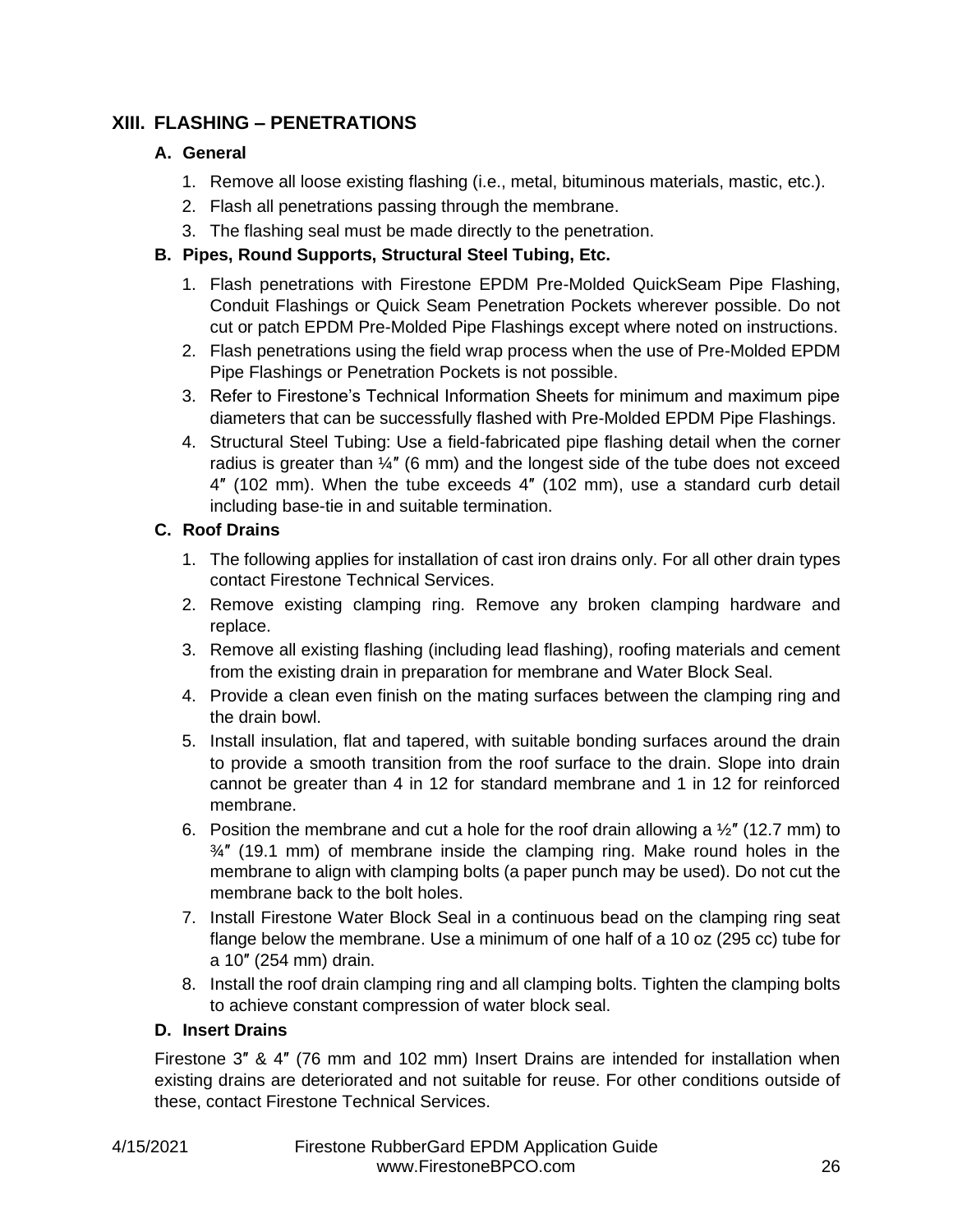- 1. Remove existing clamping ring. Remove any broken clamping hardware and debris.
- 2. Install wood blocking as required to support, level and square drain with new insulation sump.
- 3. Install Firestone Insert drain, securing to a solid substrate in accordance with instructions, in preparation to receive the roof membrane.
- 4. Install insulation, flat and tapered, with suitable bonding surfaces around the drain to provide a smooth transition from the roof surface to the drain. Slope into drain cannot be greater than 4 in 12 for standard membrane and 1 in 12 for reinforced membrane.
- 5. Position the membrane and cut a hole for the roof drain allowing a  $\frac{1}{2}$ " (13 mm) to  $\frac{3}{4}$ " (19 mm) of membrane inside the clamping ring. Make round holes in the membrane to align with clamping bolts (a paper punch may be used). Do not cut the membrane back to the bolt holes.
- 6. Install Firestone Water Block Seal in a continuous bead on the clamping ring seat flange below the membrane. Use a minimum of one half of a 10 oz. (295 cc) tube for a 10″ (254 mm) strainer basket/clamping ring.
- 7. Install Firestone roof membrane as prescribed and secure with strainer basket and bolt assembly.

# <span id="page-27-0"></span>**E. Pipe Clusters and Unusually Shaped Penetrations**

- 1. Install Firestone molded Penetration Pockets per instructions. Allow a minimum clearance of 1″ (25 mm) between the penetration(s) and all sides of the Penetration Pocket.
- 2. Flash detail with shop made penetration pockets using FormFlash to allow a minimum clearance of 1″ (25 mm) between the penetration(s) and all sides.
- 3. Secure penetration pockets and flash per Firestone Details.
- 4. Fill penetration pockets with Firestone Pourable Sealer or FillGard M and mound to shed water. Pourable Sealer must be a minimum of 2″ (51 mm) deep and 1″ (25 mm) thick around the penetrations.

# <span id="page-27-1"></span>**F. Hot Pipes**

Protect the RubberGard EPDM components from direct contact with steam or heat sources when the in-service temperature is more than 180  $\degree$ F (60  $\degree$ C). In all such cases flash to an intermediate "cool" sleeve with hood. See penetration details.

# <span id="page-27-2"></span>**G. Flexible Penetrations**

Provide a weather-tight gooseneck set in Water Block Seal and secured to the deck. Flash in accordance with Firestone Details.

# <span id="page-27-3"></span>**H. Scuppers**

- 1. Provide and install a new welded watertight sleeve.
- 2. Set welded watertight scupper in Water Block Seal and secure scupper to the structure.
- 3. Flash in accordance with Firestone Details.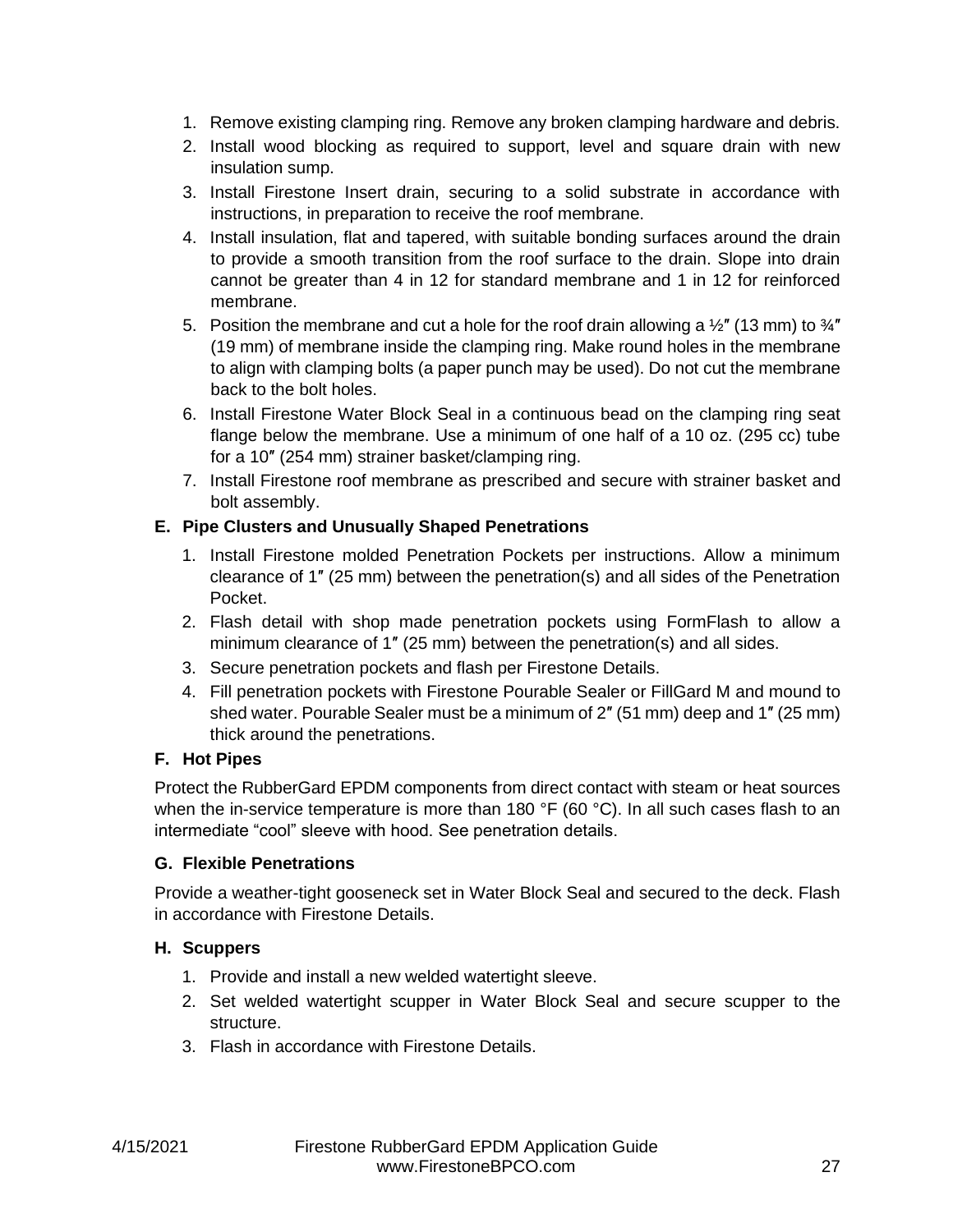#### <span id="page-28-0"></span>**I. Expansion Joints**

- 1. Install where specified by the project designer. Install expansion joints in accordance with Firestone details.
- 2. Ensure joints are sized to accommodate all anticipated movements and make logical transitions to other joint materials at roof perimeter.

# <span id="page-28-1"></span>**J. Flashing – Walls, Parapets, Mechanical Equipment Curbs, Etc.**

1. General

Using the largest pieces of QuickSeam Curb Flashing, QuickSeam Self-Adhered Flashing, or RubberGard EPDM membrane practical, flash all walls, parapets, curbs, etc., to the height as specified by the project designer.

### 2. Evaluate Substrate

The following substrates require an overlay of  $\frac{1}{2}$ " (13 mm) Dens-Deck Prime®,  $\frac{1}{2}$ " (13 mm) Dens-Deck® or <sup>5</sup>%" (16 mm) exterior grade or "Wolmanized" plywood mechanically fastened in accordance with project designer's requirements.

- a) DensGlass Gold™
- b) Interior Gypsum board
- c) Stucco
- d) Cobblestone
- e) Textured masonry
- f) Corrugated metal panels
- g) Other uneven substrates

**NOTE:** All loose existing flashing must be removed.

- 3. Install Additional Membrane Securement at Curbs, Penetrations, Walls, etc.
- 4. Provide Termination
	- a) Provide termination directly to the vertical substrate as shown in Firestone Details.
	- b) Provide Intermediate Attachment

Intermediate attachment of membrane is required at 36″ (914 mm) intervals in accordance with Firestone Details unless:

- (1) The wall surface is smooth, without noticeable high spots or depressions (i.e., plywood, poured or pre-cast concrete, or hollow core block or masonry walls where joints are flush with masonry surface), AND
- (2) The termination is either a Termination Bar or membrane has been installed underneath a coping or fascia on the outer parapet edge, over the top to the outside edge and turned down to lap any nailer substrate parting line.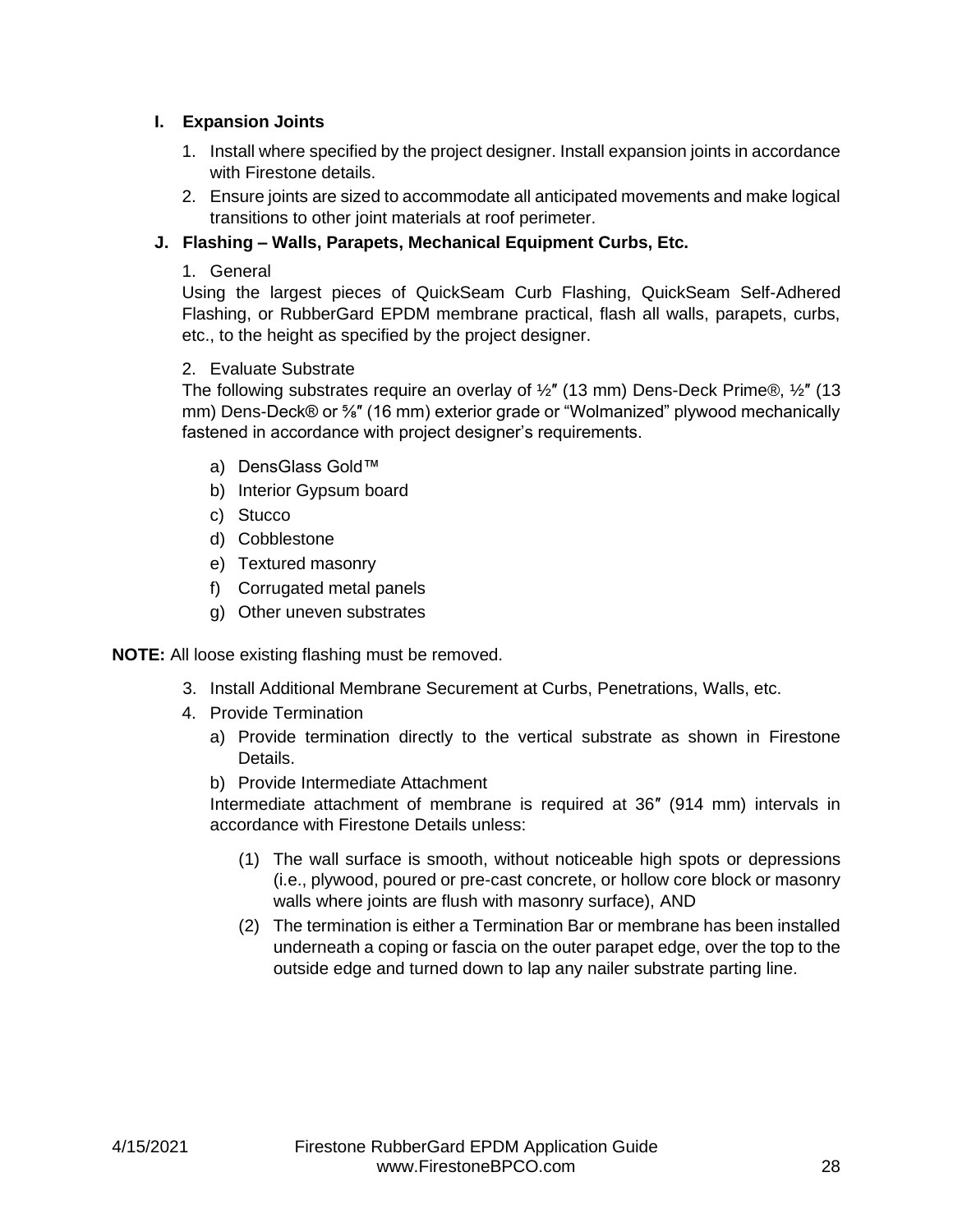# <span id="page-29-1"></span><span id="page-29-0"></span>**XIV. EDGE METALS**

#### **A. Firestone Fascia and Coping**

- 1. Ensure membrane roof system extends enough to terminate per Firestone details at roof edge condition.
- 2. Install prefabricated Firestone perimeter metal edge treatment per instructions and details.

### <span id="page-29-2"></span>**B. Gravel Stops or Roof Edge Metals**

- 1. Flash Gravel Stops or shop made Roof Edge™ Metals using Firestone QuickSeam Flashing
	- a) Clean the Membrane and Metal Edge
	- b) Remove excess amounts of dusting agent by brooming. Apply the appropriate Firestone Primer to the metal edging and membrane as described in Firestone Specifications. Allow the Single-Ply QuickPrime Primer to flash-off.
- 2. Apply QuickSeam Flashing
	- a) Place the roll of QuickSeam Flashing on the roof a few feet prior to the application starting point, positioned so that it unrolls from the top of the roll (release liner will be on top). Remove 2′ to 3′ (0.6 m to 0.9 m) of release liner and apply to the metal flange and RubberGard Membrane. Lap adjacent rolls of QuickSeam Flashing a minimum of 1″ (25 mm). Refer to Roof Edge Details.
	- b) Roll the QuickSeam Flashing

With a 1- $\frac{1}{2}$ " to 2" (38 mm to 51 mm) wide silicone hand roller, roll the QuickSeam Flashing to assure proper adhesion. Additional attention must be given to factory seam intersections and to any change in plane.

- 3. Special Considerations (End Laps, T-joints, etc.)
	- a) Apply 6″ (152 mm) length of QuickSeam Flashing, a QuickSeam Joint Cover or 6″ x 6″ (152 mm x 152 mm) FormFlash to the inside edge of the QuickSeam Flashing at all overlaps. Refer to Roof Edge Details.
	- b) Apply 6″ (152 mm) length of QuickSeam Flashing, a QuickSeam Joint Cover or 6″ x 6″ (152 mm x 152 mm) FormFlash at all intersections between the QuickSeam Flashing and field-fabricated seams. Refer to Roof Edge Details.
	- c) If the roof edge includes a gravel stop and sealant is not applied between the laps in the metal edging, an additional piece of QuickSeam Flashing must be applied over the metal lap to the top of the gravel stop, after the initial application of QuickSeam Flashing. Seam Edge Treatment shall be applied at the intersections of the two flashing sections.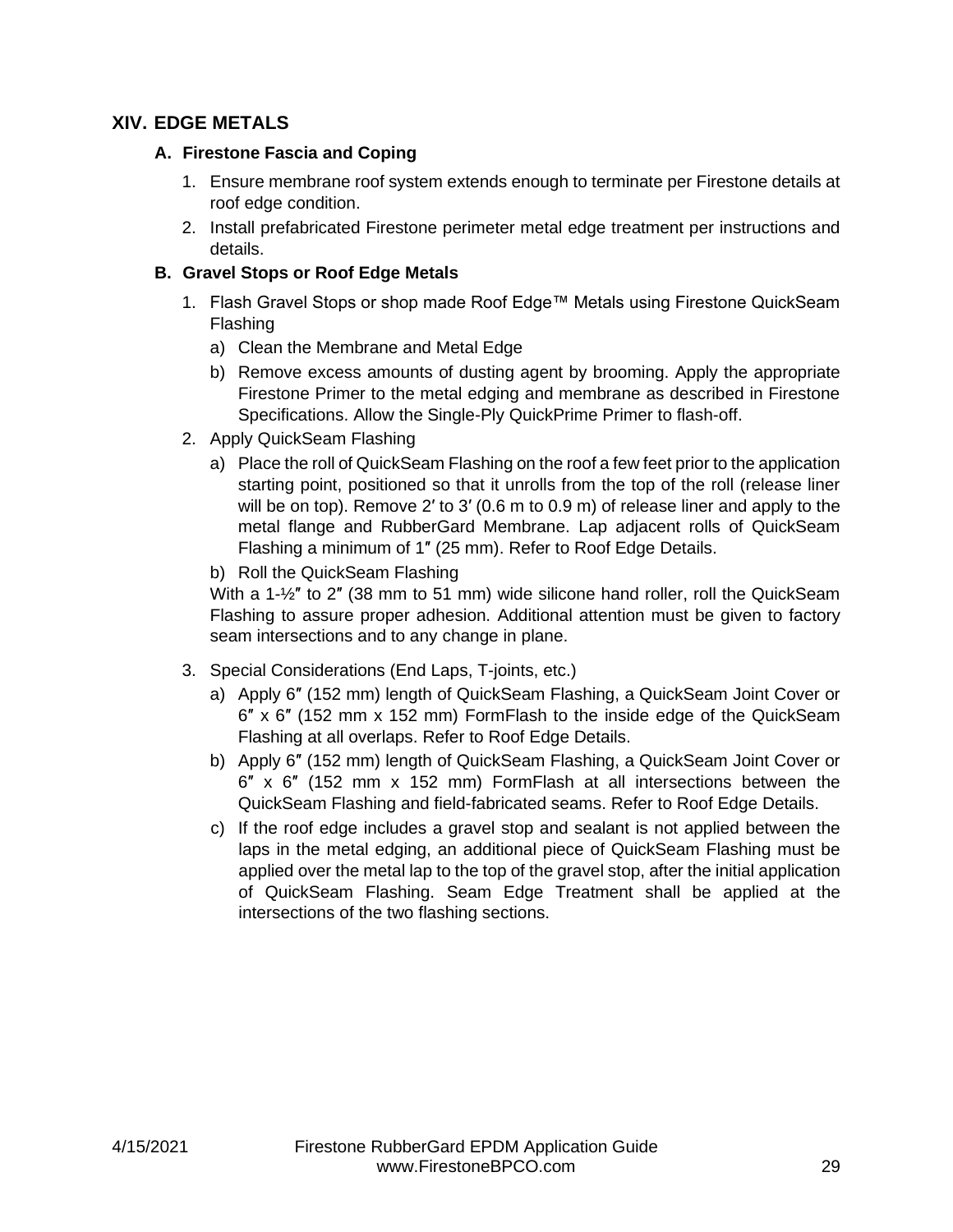# <span id="page-30-0"></span>**C. Optimal QuickSeam Flashing Application**

- 1. The optimal use of 5″ QuickSeam Flashing is where a 3″ (76 mm) edge metal flange is being used. This will provide the minimum 2″ (51 mm) seam to the RubberGard Membrane, with the remaining 3″ (76 mm) of the material completely covering the metal flange.
- 2. If a flange wider than 3″ (76 mm) is used, the joints of the sheet metal edge must be flashed using QuickSeam Flashing and Single-Ply QuickPrime Primer, after the primary flashing is complete. In addition, it is recommended that 3″ (76 mm) QuickSeam Splice Tape be placed in the sheet metal laps to help seal the metal edge. Refer to Roof Edge Details.

### <span id="page-30-1"></span>**D. Special Considerations for Copper Edging**

1. Copper may be weathered or coated with an anti-tarnish lacquer which makes adhesion difficult. Therefore, cleaning techniques must be used to prepare the copper surface to receive the QuickSeam Flashing. Firestone requires that the copper be scrubbed with acetone or lacquer thinner, using clean cotton cloths. Cleaning before installation is recommended however cleaning can take place after metal is attached if care is taken not to allow the solvents to come into contact with the membrane. After the cleaner dries, apply the appropriate Firestone Primer and QuickSeam Flashing per Firestone Specifications.

# <span id="page-30-3"></span><span id="page-30-2"></span>**XV. MEMBRANE REPAIR**

#### **A. General**

In the event that a warranted EPDM system sustains more than six punctures in any 100 ft<sup>2</sup>  $(9.29 \text{ m}^2)$  area, the entire area must be overlaid with new membrane.

### <span id="page-30-4"></span>**B. Repair Cuts/Punctures in The Membrane or Wrinkles Within 18″ (458 Mm) Of A Seam**

- 1. A wrinkle running toward a seam or within 18″ (457 mm) of a seam must be repaired.
- 2. The wrinkle must be cut out so that the membrane lays flat and patched with a piece of EPDM membrane having no factory seams that extends a minimum of 3″ (76 mm) beyond the boundaries of the cut in all directions. If the wrinkle occurs through QuickSeam Flashing or FormFlash, like material must be used for repair. QuickSeam Flashing or FormFlash may not extend onto the roof surface more than 6″ (152 mm). QUICKSEAM FLASHING OR FORMFLASH CANNOT BE USED TO REPAIR CURED MEMBRANE. If repairing of the same wrinkle must continue, then EPDM membrane must be used. Install the EPDM repair membrane first, and round all corners of the repair piece.
- 3. Repair a cut or puncture in the EPDM membrane with EPDM membrane. The repair must extend a minimum of 3″ (76 mm) beyond the boundary of the affected area in all directions. Round all corners of the repair piece (Example a pinhole will require a minimum 6″ x 6″ (152 mm x 152 mm) EPDM patch).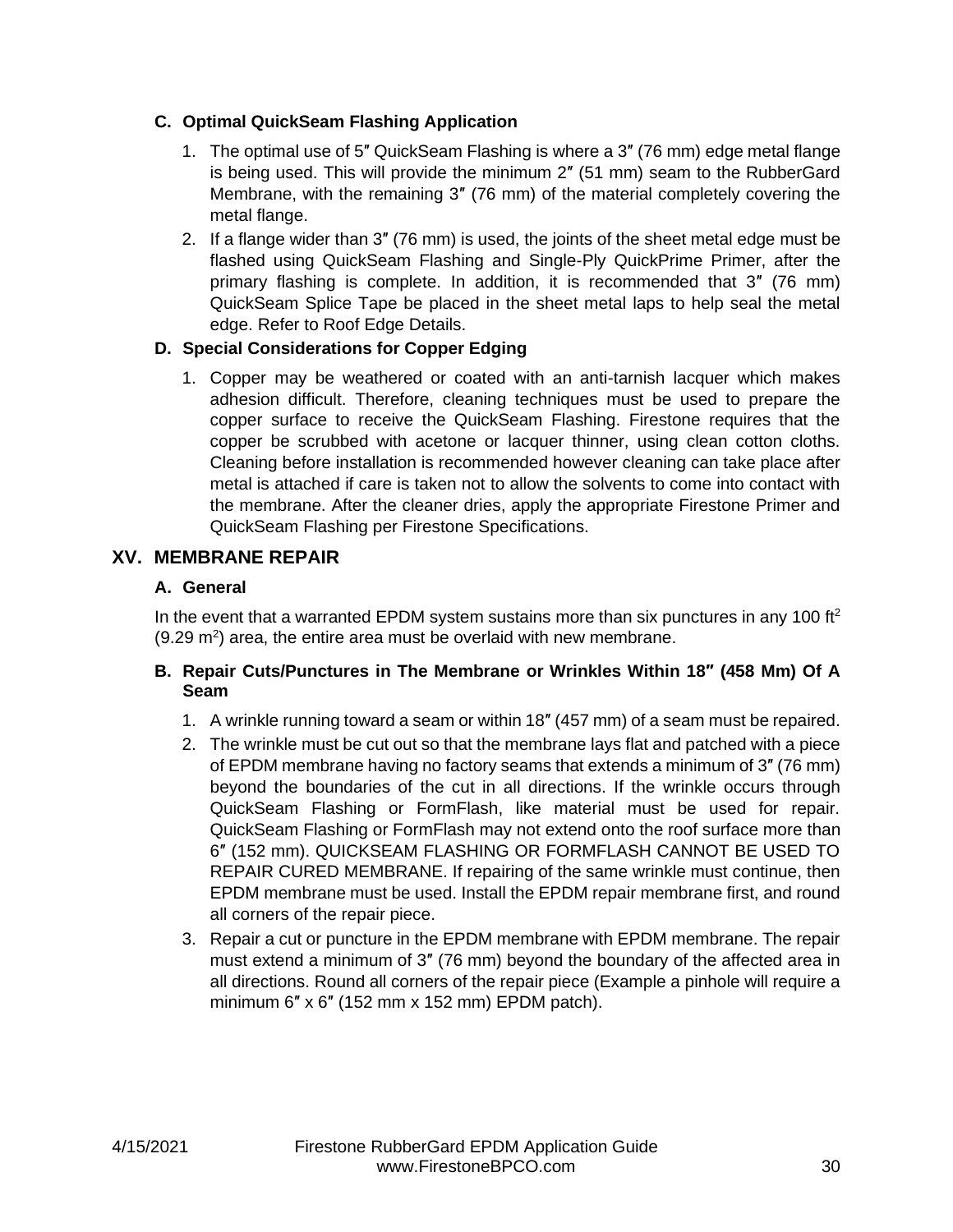#### <span id="page-31-0"></span>**C. Clean the Membrane**

- 1. When repairing membrane which has been in service, it is necessary to remove accumulated dirt. Proper membrane preparation is made by scrubbing the membrane with a scrub brush and warm soapy water, rinsing with clear water, and drying with clean cotton cloths. Clean the area using clean cotton cloths with the appropriate Firestone splice wash. Additional cleaning using the appropriate Firestone splice wash is often necessary.
- 2. As an alternative, Firestone Membrane PreWash can be used to clean existing membrane. Spray Membrane PreWash on the membrane and allow to sit for ten minutes. Remove PreWash with power washer and allow membrane to dry before any repair activity. Additional applications of PreWash may be required. Refer to Technical Information Sheet for Membrane PreWash for more detailed instructions.

# <span id="page-31-1"></span>**D. Install Repair Material**

Repairs must be made with SA-1065 Splice Adhesive. Refer to the Flashing Seam Details found in the Firestone Website for application requirements of Splice Adhesive.

# <span id="page-31-2"></span>**E. FullForce™ Repair Option**

- 1. Membrane repairs using FullForce EPDM are limited to horizontal repairs only.
- 2. The size of a repair using FullForce EPDM should never be smaller than 6" (152) mm) in diameter (length or width) to ensure the repair extends a minimum of 3″ (76 mm) in all directions beyond the cut or puncture in the existing membrane.
- 3. Multiple cuts or punctures in an existing membrane in close proximity may be repaired with a single piece of FullForce EPDM. In such cases, the FullForce EPDM must extend a minimum of 6″ beyond the outermost border of the repair area.
- 4. When using FullForce EPDM to repair eligible membranes in ballasted, MAS, or R.M.A. applications, the repair area may not exceed 5ʹ (1.5 m) in any direction. When repairing eligible adhered membranes, there is no maximum limitation on the size of a repair using FullForce EPDM.
- 5. FullForce EPDM must be unrolled and allowed to relax at least 30 minutes PRIOR TO cutting and installing the membrane. Unroll FullForce EPDM with the release liner facing down so the top side of the membrane is exposed to direct sunlight.
- 6. Prepare the Existing Membrane
	- a) Clean the Membrane
		- (1) When repairing membrane that has been in service, it is necessary to remove accumulated dirt.
		- (2) Proper membrane preparation is made by scrubbing the membrane with a scrub brush and warm soapy water, rinsing with clear water, and drying with clean cotton cloths. After this initial cleaning, clean the area again using clean cotton cloths and Firestone SW100 Splice Wash. Additional cleaning using Firestone Splice Wash is often necessary.
		- (3) Cleaning must extend a minimum of 6″ (152 mm) in all directions beyond the repair area.
	- b) Prime the Membrane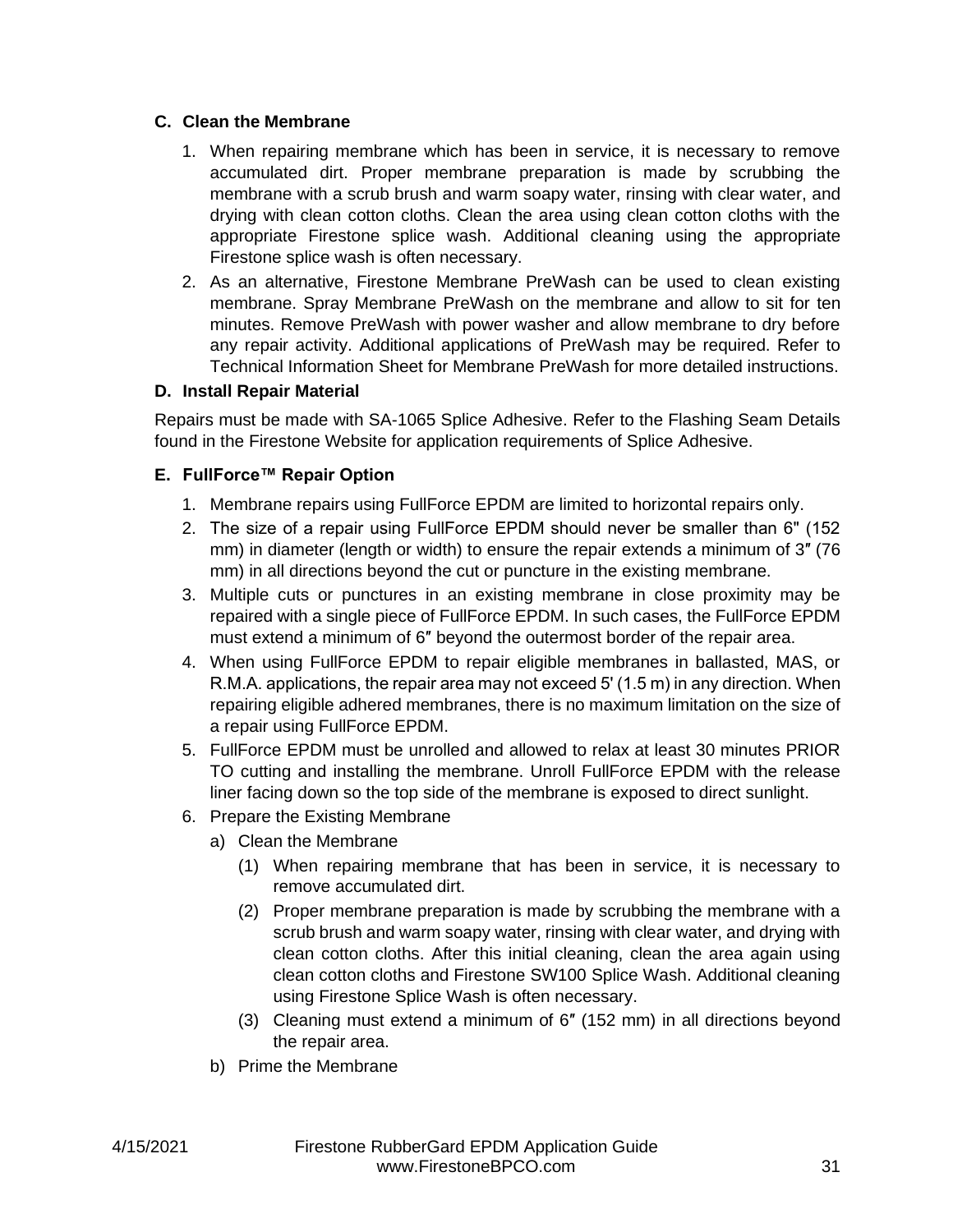- (1) Apply an appropriate Firestone primer to the repair area according to the instructions on the Technical Information Sheet. For repairs using FullForce EPDM, Firestone QuickPrime Plus is preferred, but Firestone Single-Ply QuickPrime Primer or QuickPrime Plus LVOC may be substituted. Expect primer flash off/set up times to lengthen based on the type of primer used and ambient conditions.
- (2) Primer must extend a minimum of 3ʺ (76 mm) in all directions past the area to be covered by FullForce EPDM.
- c) Install FullForce EPDM Membrane
- 7. **NOTE:** Application of FullForce EPDM and removal of the release liner will vary depending on the size and location of the repair. A repair using FullForce EPDM must be square or rectangular. Never cut FullForce EPDM into an L-shape or at angles greater or less than 90°. The terms 'length' and 'lengthwise' refer to the original direction of the release liner prior to cutting the FullForce EPDM.
	- (1) Unroll FullForce EPDM and allow it to relax PRIOR TO cutting and installing the membrane, as per above and standard FullForce application procedures.
	- (2) Cut the FullForce EPDM to the needed size. FullForce EPDM must extend at least 3ʺ (76 mm) in all directions beyond the cut or puncture in the existing membrane [with primer extending at least 3" (76 mm) beyond the edge of the FullForce].
		- (a) FullForce EPDM must be within its shelf life and must have been stored according to Firestone specifications. The release liner must be in good condition with no peeling, fraying, or tearing. If dust, dirt, or other foreign matter has accumulated along the edge of the FullForce roll, the edge must be cut off prior to installation.
		- (b) Scissors must be sharp, clean, and free of adhesive or other residues. Cut the FullForce EPDM in a straight line without damaging the Secure Bond™ Adhesive. The cut edge should be straight, clean, and continuous without jagged edges. The release liner must be intact and in full contact with the Secure Bond adhesive.
		- (c) For repairs extending more than 5ʹ (1.5 m) in any direction, the existing membrane must be scored (cut) lengthwise along each edge prior to installing FullForce EPDM. FullForce EPDM must extend 6" (152 mm) beyond the scoring in the existing membrane. When applicable, score the existing membrane at least 6" (152 mm) from any seam. Scoring the existing membrane is necessary to avoid trapping air, solvent vapors, or moisture between the existing membrane and FullForce EPDM.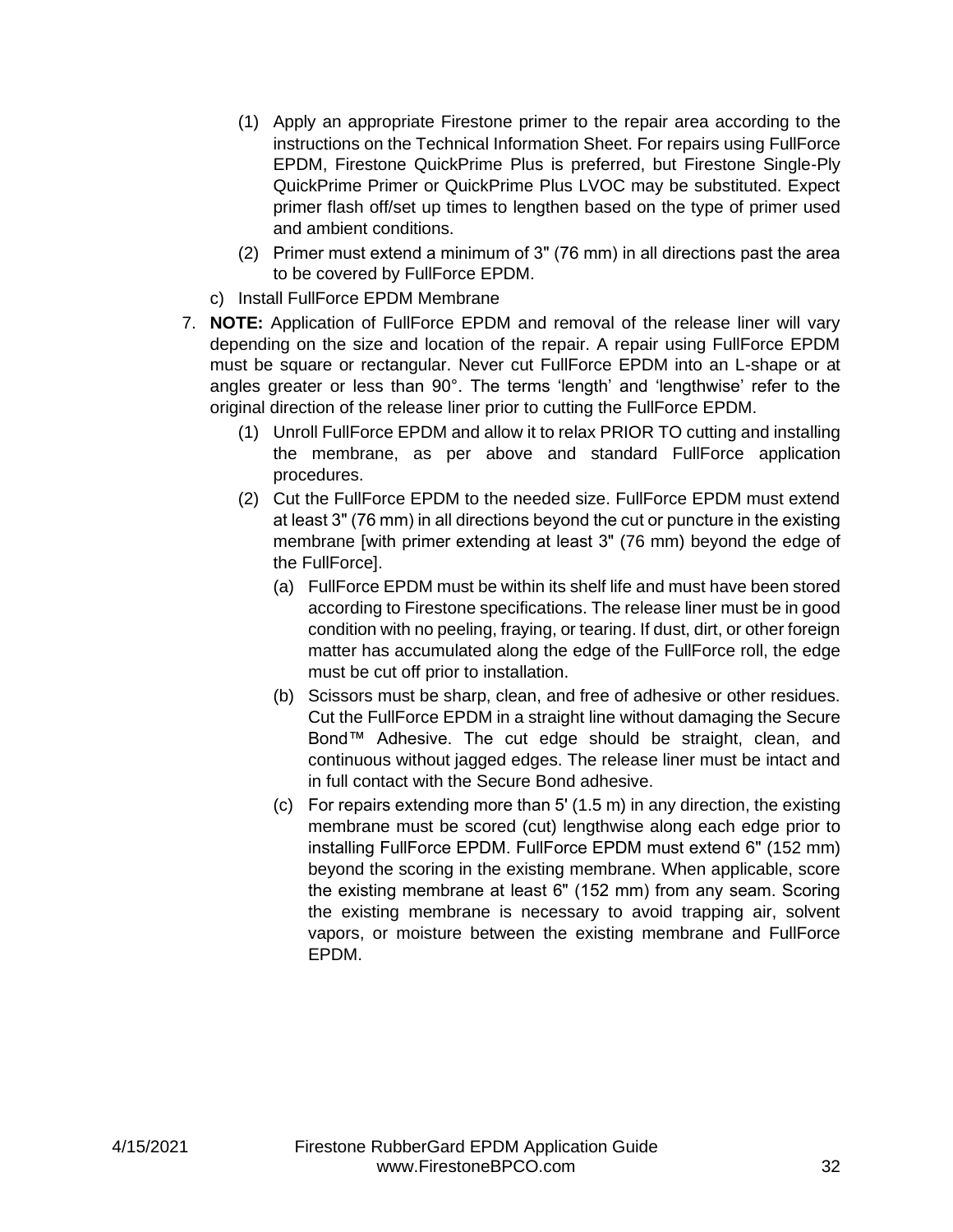- (3) FullForce Membrane Application
	- (a) Position the FullForce EPDM over the repair area. DO NOT REMOVE THE RELEASE LINER AHEAD OF TIME AND DO NOT APPLY DOWNWARD PRESSURE ON THE FULLFORCE MEMBRANE WHILE THE RELEASE LINER IS IN CONTACT WITH THE PRIMED SURFACE.
	- (b) Once the FullForce EPDM is in position, fold back the leading edge of the membrane at one end to expose the release liner and pull the liner at a 45° angle moving away from the center until the removed portion of the release liner extends beyond the edge(s) of the FullForce EPDM, then allow the folded back lead edge of the membrane to lie back in its original position. DO NOT FOLD FULLFORCE EPDM IN HALF TO EXPOSE THE RELEASE LINER.
	- (c) Keeping the FullForce EPDM flat and secured, continue removing the release liner at a 45° angle, parallel to the roof surface, along the entire length of the FullForce sheet taking care not to disturb the original positioning of the FullForce EPDM. Pulling the release liner at an alternate angle may allow the sheet to move or may trap air. Depending on the width of the FullForce EPDM, at least two people may be required to properly remove the release liner, especially if the sheet is wide enough that the release liner remains split. If it is, the two sides of the release liner are to be removed simultaneously. Keep the release liner as close to the roof surface as possible throughout its removal.
		- (i) For full sheet (10ʹ (3 m) wide) repairs, first remove the split release liner, then remove the 4″ (102 mm) strip of release liner along the seam edge. FullForce EPDM repairs must "straddle" existing roof seams, extending at least 12″ onto the surface beyond an existing seam.
	- (d) Follow standard Firestone FullForce EPDM application procedures for brooming and rolling the membrane to initiate adhesion, adjusting as needed based on the size of the repair. For small repairs, it is sufficient to roll the entire membrane repair using a  $1\frac{1}{2}$ " to 2" (38 mm to 51 mm) wide silicone roller or a Firestone QuickRoller™ just as one would normally roll a FullForce seam.
- (4) Install Firestone QuickSeam™ Joint Covers at all T seam intersections created by the installation of FullForce EPDM over seams in the existing membrane.
- (5) Apply FullForce Sealant along all edges of FullForce EPDM as per standard FullForce EPDM application procedures.

**NOTE:** If the membrane repair will be made along a roof edge or at the base of a parapet wall, adjust FullForce EPDM application and release liner removal accordingly using standard FullForce EPDM application procedures. For membrane repairs within 18″ (0.45 m) of a roof drainage device, contact Technical Services for assistance.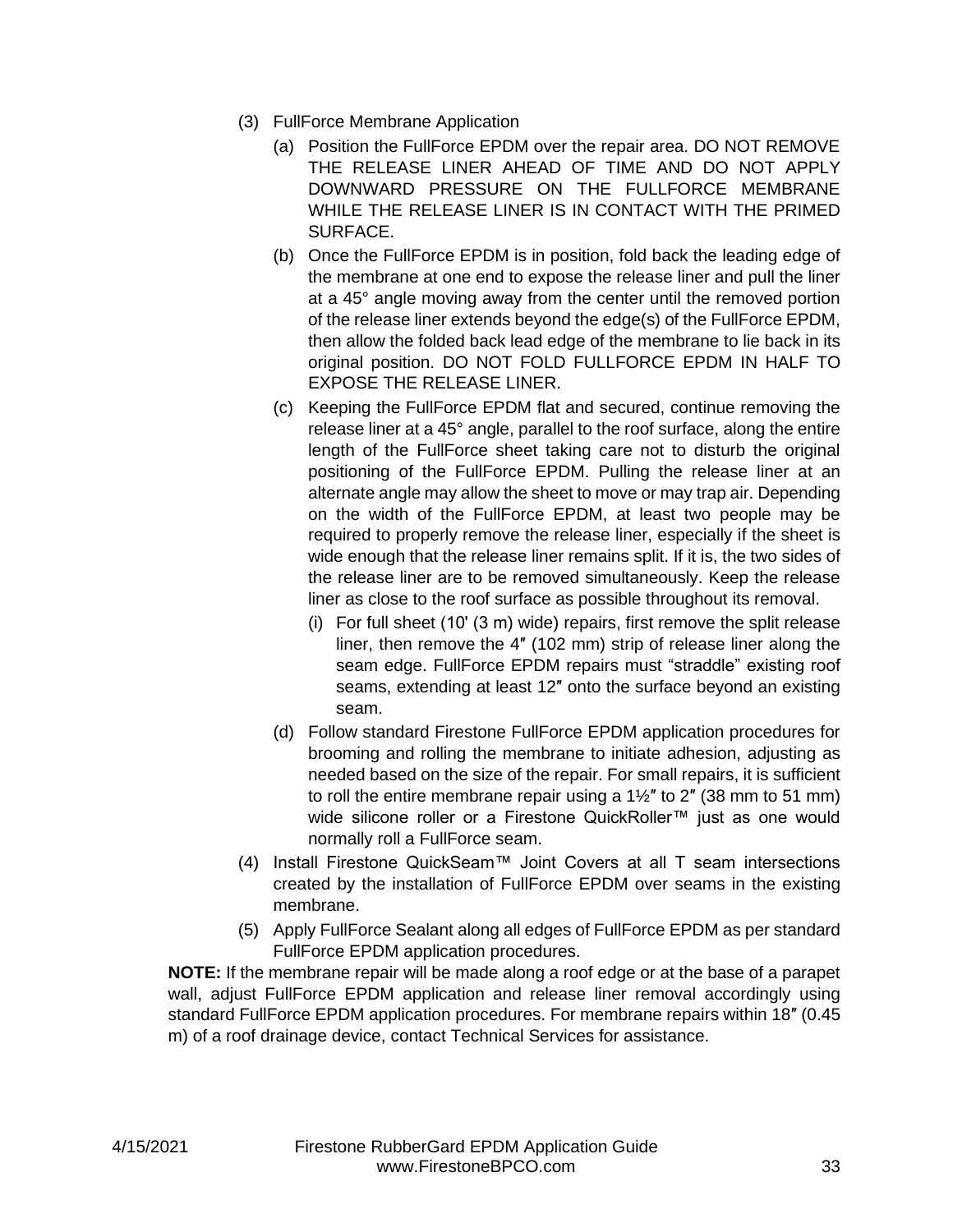# <span id="page-34-0"></span>**XVI. TEMPORARY CLOSURE**

Temporary closures or tie-ins which assure that moisture does not damage any completed section of the new roofing system are the responsibility of the licensed applicator. This is not warranted in any Firestone warranty. Completion of flashings, terminations and temporary closures is required to provide a watertight condition.

# <span id="page-34-2"></span><span id="page-34-1"></span>**XVII.ACRYLITOP PC-100 COATING**

# **A. General**

- 1. AcryliTop PC-100 can be applied to the RubberGard membrane or flashing to offer a reflective surface and add to its service life. In addition, AcryliTop PC-100 can be applied to existing RubberGard EPDM roofs under warranty, helping extend the membrane life. Should the coating of an existing roof be considered, the roof system should first be inspected by a Firestone licensed contractor to ensure that the system itself is not in need of repair prior to applying AcryliTop PC-100.
- 2. Refer to the technical information sheets and safety data sheets for AcryliTop PC-100, AcryliTop PC-100 Base Coat and Membrane PreWash for additional information on application, storage, and safety.

#### <span id="page-34-3"></span>**B. Clean Membrane Surface**

- 1. Before applying the AcryliTop PC-100, the RubberGard membrane must be cleaned using Firestone's Membrane PreWash. Clean the roof of debris, as needed, with a broom or leaf air blower. Remove any leaves or large pieces of debris, such as stones, branches, etc.
- 2. Apply Membrane PreWash at a rate of 300 to 500 square feet of membrane surface  $(27.8$  sq. m to 46.5 sq. m) using a 2 to 3 gallon  $(7.6 \text{ L}$  to 11.4 L) agricultural tank sprayer and allow to dry for 5 to10 minutes (application rates may vary depending on the cleanliness of the membrane). Ensure that tank sprayer has a pressure relief valve. Do not allow PreWash to come in contact with other surfaces.
- 3. Using a 3000 to 4000 psi (20.7 mPa to 27.6 mPa) pressure washer that provides a minimum of 4 gallons (15.1 L) per minute, remove the PreWash working first away from the drains or gutters, then back towards them. A 40° fan spray nozzle for pressure washing should be used.
- 4. Should deposits of dirt and dusting agent remain, additional cleaning with the pressure washer is required. (Caution: Do not allow the spray wand to be closer than 12″ (305 mm) from the membrane to prevent damage).

# <span id="page-34-4"></span>**C. Apply AcryliTop PC-100 Base Coat (Only Required When Using A Roller Application)**

- 1. After the membrane has dried, apply Firestone AcryliTop PC-100 Base Coat at a rate of 200 ft<sup>2</sup> (18.5 sq. m) per gallon (3.8 L) using a  $\frac{3}{8}$ " (9.5 mm) nap paint roller. At this rate, membrane may be slightly visible through the base coat.
- 2. Allow Base Coat to dry thoroughly before applying the AcryliTop PC-100 topcoat.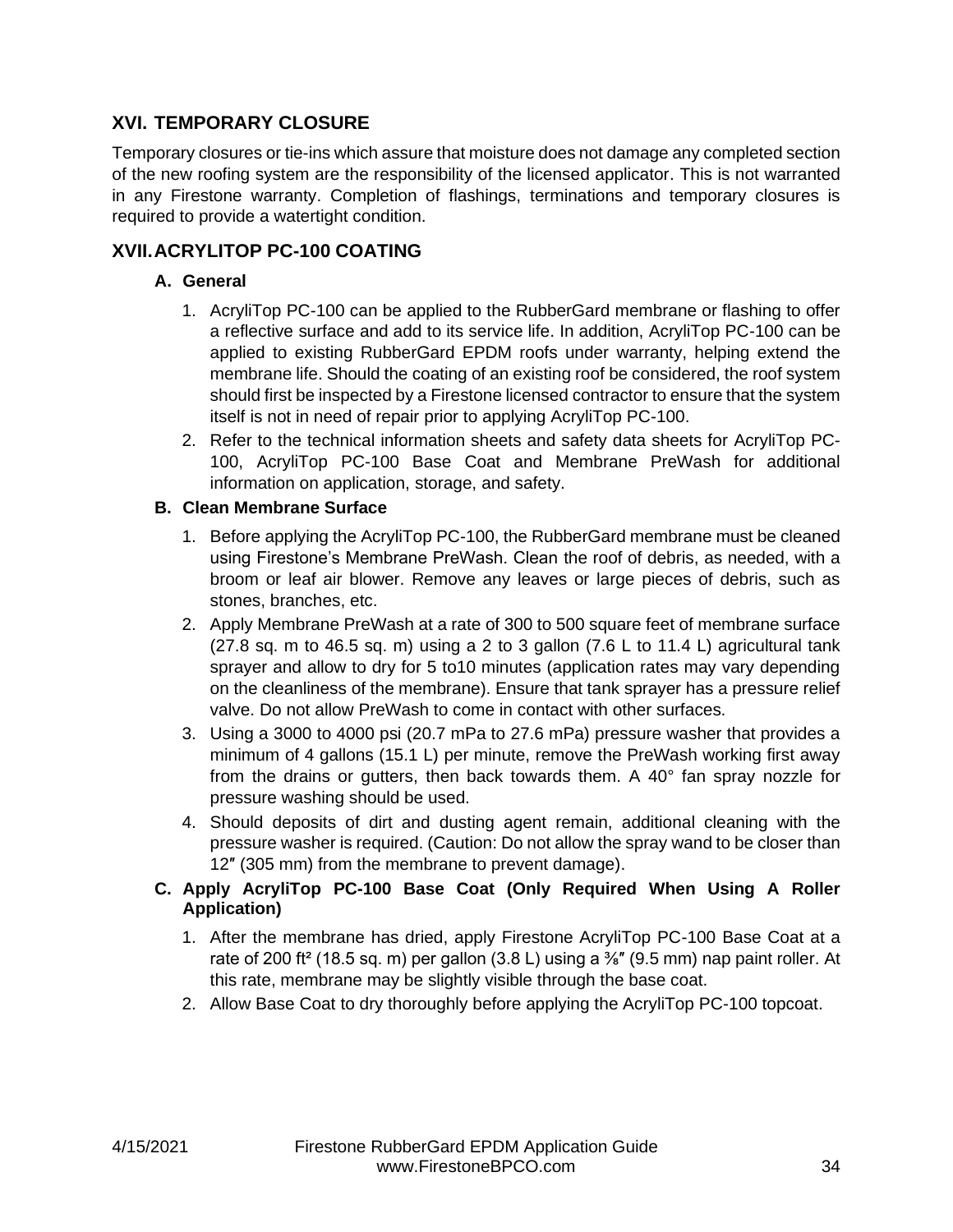# <span id="page-35-0"></span>**D. Apply AcryliTop PC-100**

- 1. Roller Application
	- a) Using a  $\frac{3}{8}$ " (10 mm) nap paint roller, apply the AcryliTop PC-100 coating at a 90 $^{\circ}$ angle to the AcryliTop PC-100 Base Coat at a rate of 200 square feet (18.5 sq. m) per gallon (3.8 L) or as necessary to assure complete coverage of the AcryliTop PC – 100 Base Coat.
	- b) The finished dry mil thickness shall be a minimum of 10 mils total.
- 2. Sprayer Application
	- a) Once the membrane is properly cleaned, apply AcryliTop PC-100 at a rate of 100 ft² (9.3 sq. m) per gallon (3.8 L), resulting in a minimum 10 mil dry film thickness.
	- b) The sprayer used for application of the AcryliTop PC-100 shall be a 30:1 ratio pump using a pressure of 90-100 psi (621 kPa to 690 kPa) at a rate of 125 cubic feet (3.5 cu. m) per minute.

# <span id="page-35-2"></span><span id="page-35-1"></span>**XVIII. ROOF WALKWAYS**

# **A. Lay Out Firestone QuickSeam Walkway Pads**

- 1. Install walkway pads in locations as specified by the project designer and in accordance with the System Design Guide Section of the Firestone Website. Layout Firestone RubberGard Walkway Pads so that the flat surface is over the completed RubberGard Membrane, spacing each pad a minimum of 1″ (25 mm) and a maximum of 3″ (76 mm) from each other to allow for drainage.
- 2. If Firestone QuickSeam Walkway Pads must be installed over field-fabricated seams or within 6″ (152 mm) of a seam edge, install QuickSeam Flashing over the seam edge. The QuickSeam Flashing must extend beyond the walkway pad a minimum of 6″ (152 mm) on either side.

# <span id="page-35-3"></span>**B. Attach Firestone QuickSeam Walkway Pads to The Membrane**

# 1. Prepare the Membrane.

Clean the membrane using the appropriate Firestone Primer where the QuickSeam Splice Tape portion will contact the membrane.

# 2. Place Walkpad

Remove the release liner from the QuickSeam Splice Tape. Turn the walkpad over and place it on the primed membrane.

# 3. Apply Pressure

Walk on the pad to press in place assuring proper adhesion.

# <span id="page-35-4"></span>**C. Red Shield™ Walkway Systems**

Install Red Shield Walkway systems as instructed with supplied materials.

# <span id="page-35-5"></span>**XIX. EQUIPMENT SUPPORTS**

Install Firestone Red Shield Pipe and equipment supports systems were specified. Follow manufactures installation instructions.